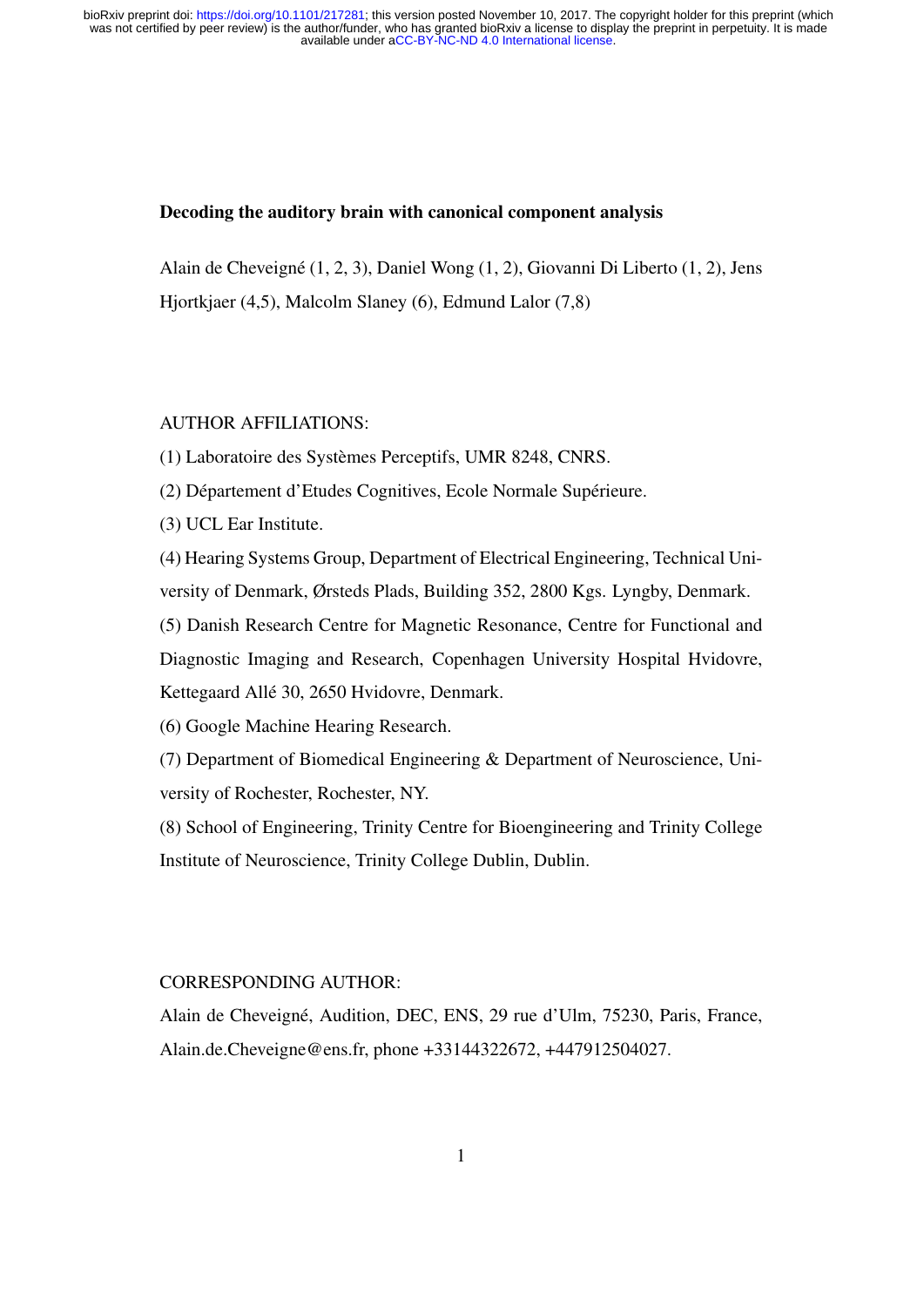Keywords: EEG, MEG, LFP, ECoG, artifact, myogenic, ICA, sensor noise, CCA, PCA, TRF, reverse correlation.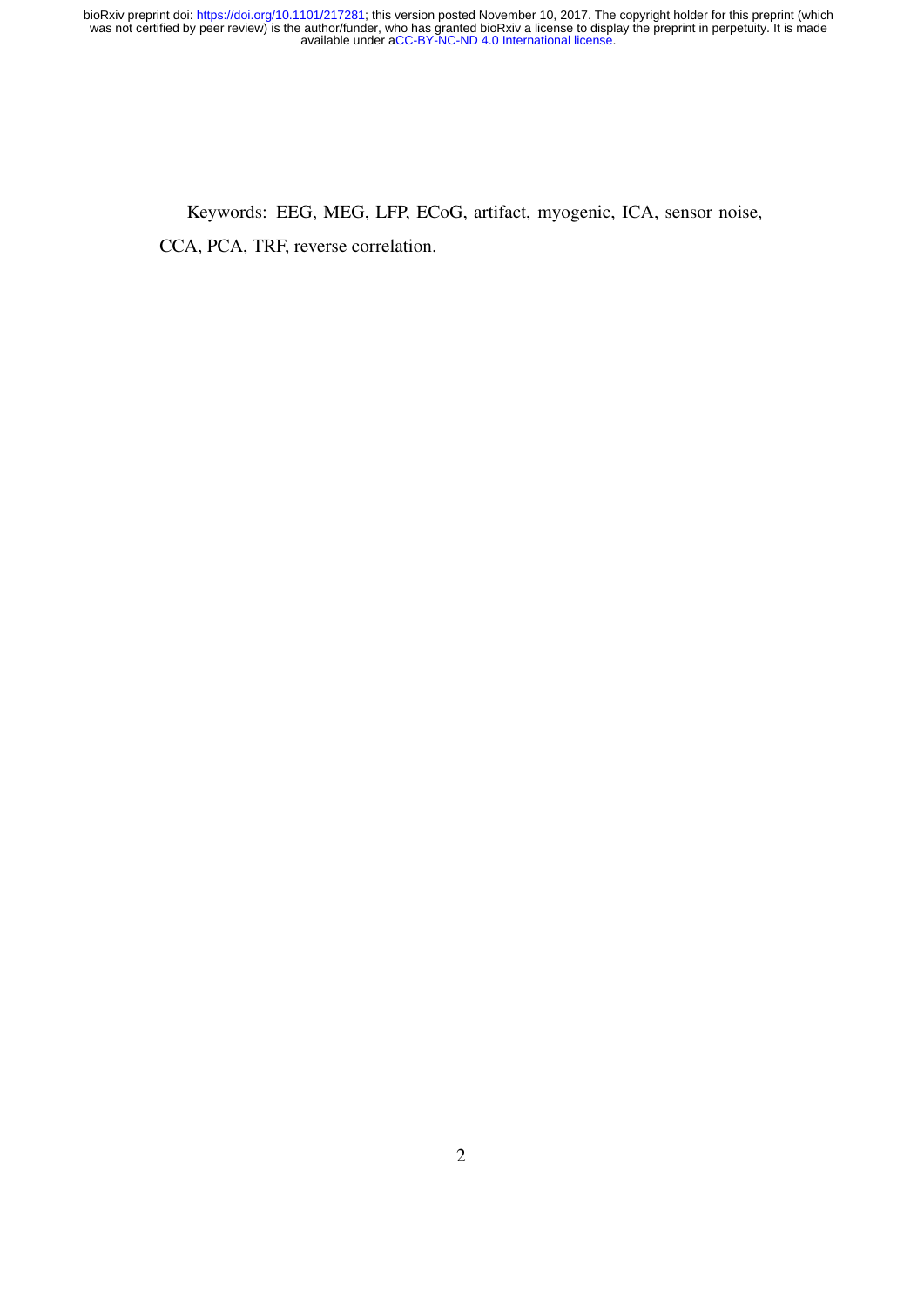### Abstract

The relation between a stimulus and the brain response that it evokes can shed light on perceptual processes within the brain. It can also be harnessed to control external devices for Brain Computer Interface (BCI) applications. While the classic event-related potential (ERP) is appropriate for isolated stimuli, more sophisticated "decoding" strategies are needed to address ongoing stimuli such as speech, music or environmental sounds. Here we describe an approach based on Canonical Correlation Analysis (CCA) that finds the optimal transform to apply to both stimulus and response to reveal correlations between the two. Compared to prior methods based on forward or backward models for stimulus-response mapping, CCA finds significantly higher correlation scores, thus providing increased sensitivity to relatively small effects, and supports classifier schemes that yield higher classification scores. CCA strips the brain response of variance unrelated to the stimulus, and the stimulus representation of variance that does not affect the response, and thus improves our observation of the relation between stimulus and response.

# 1 Introduction

Common techniques to measure brain activity include electroencephalography (EEG), magnetoencephalography (MEG), and functional magnetic resonance imaging (fMRI). Paired with controlled sensory stimulation, such techniques allow sensory and perceptual processes to be probed. In the case of EEG and MEG, one common approach has been to examine how the time course of brain potentials/fields is affected by particular stimuli. However, stimuli usually need to be repeated several times, and the recorded signals averaged to overcome the many sources of noise and brain activity unrelated to the stimulation. This is practi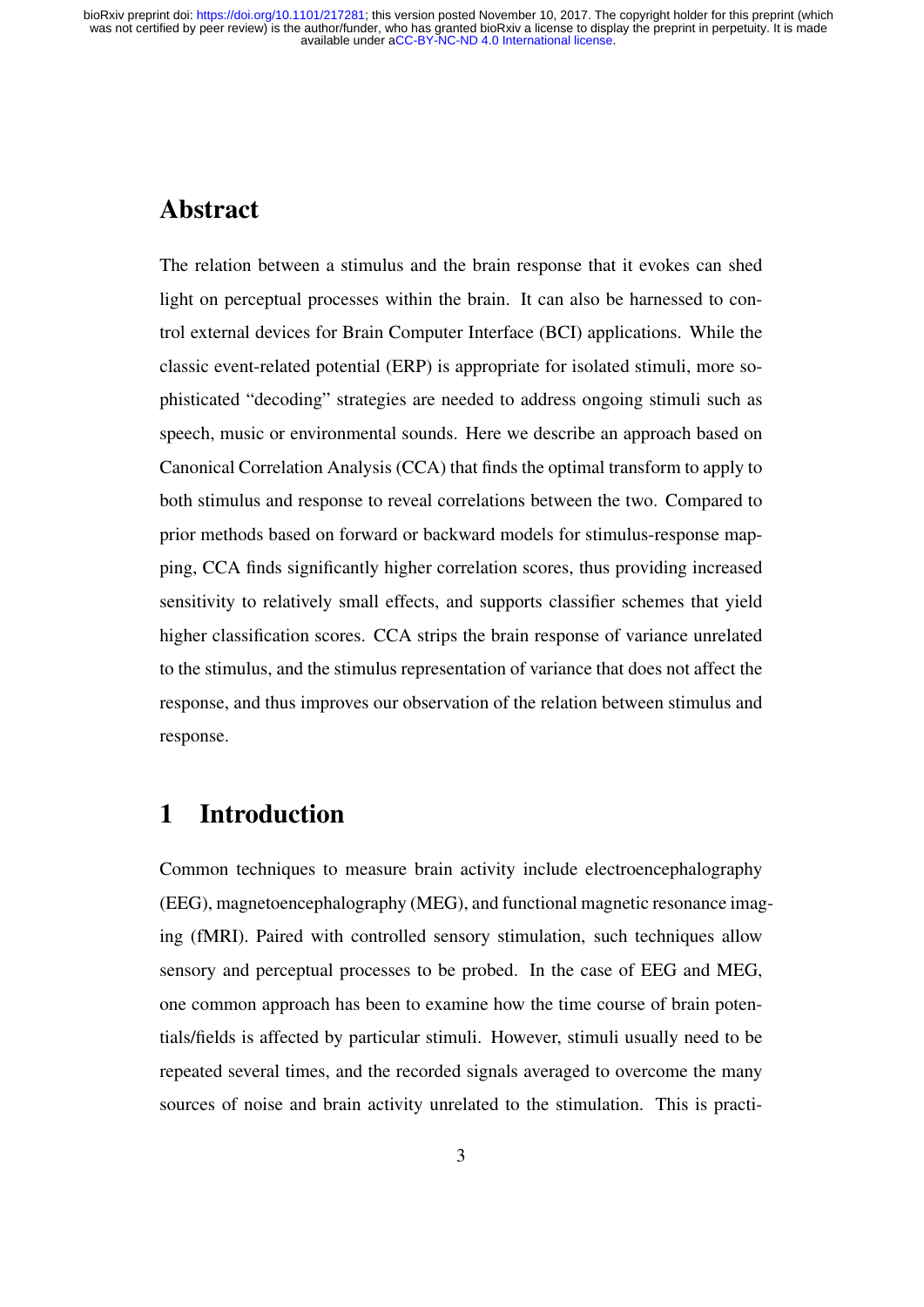cal only for short stimuli or isolated events, and precludes the study of responses to longer and more naturalistic stimuli such as speech, music, or environmental sound. Recently, new approaches based on system identification allow meaningful response functions to be derived from ongoing stimulation.

A short event such as a click or sound onset produces a stereotyped EEG/MEG response, with peaks and troughs that are referred to by conventional names (N100, P300, etc.). Their morphology, timing and dependency on experimental conditions have yielded a wealth of information about perceptual processes (Woodman, 2010). Activity related to ongoing stimulation is harder to interpret because responses to each individual event overlap in time, and the lack of repetition precludes simple averaging over trials. Nonetheless, supposing that the system is *linear* and *time-invariant*, the relation between stimulus and response can be described as a convolution, and characterized by an impulse response or *temporal response function* (TRF) that can be estimated from the stimulus and response pair by systems identification techniques (Lalor et al., 2009; Crosse et al., 2016).

This linear model can be estimated and evaluated in either of two ways. In the first ("forward model") the model is used to predict the neural response from the stimulus, and the prediction is compared to the actual measurement. In the second ("backward model", or "stimulus reconstruction"), the model is used to infer the stimulus from the response, and the inferred stimulus is compared to the actual stimulus. The quality of fit may be quantified in terms of correlation coefficient, and results cross-validated by measuring the correlation on data distinct from the data that served to train the model. The model can also be used to design a classifier, and its quality quantified by percentage correct classification, or area under the Receiver Operating Curve (ROC).

With either approach correlation scores are usually modest (on the order of r=0.1-0.2 for EEG data) albeit statistically significant. Such low scores are sober-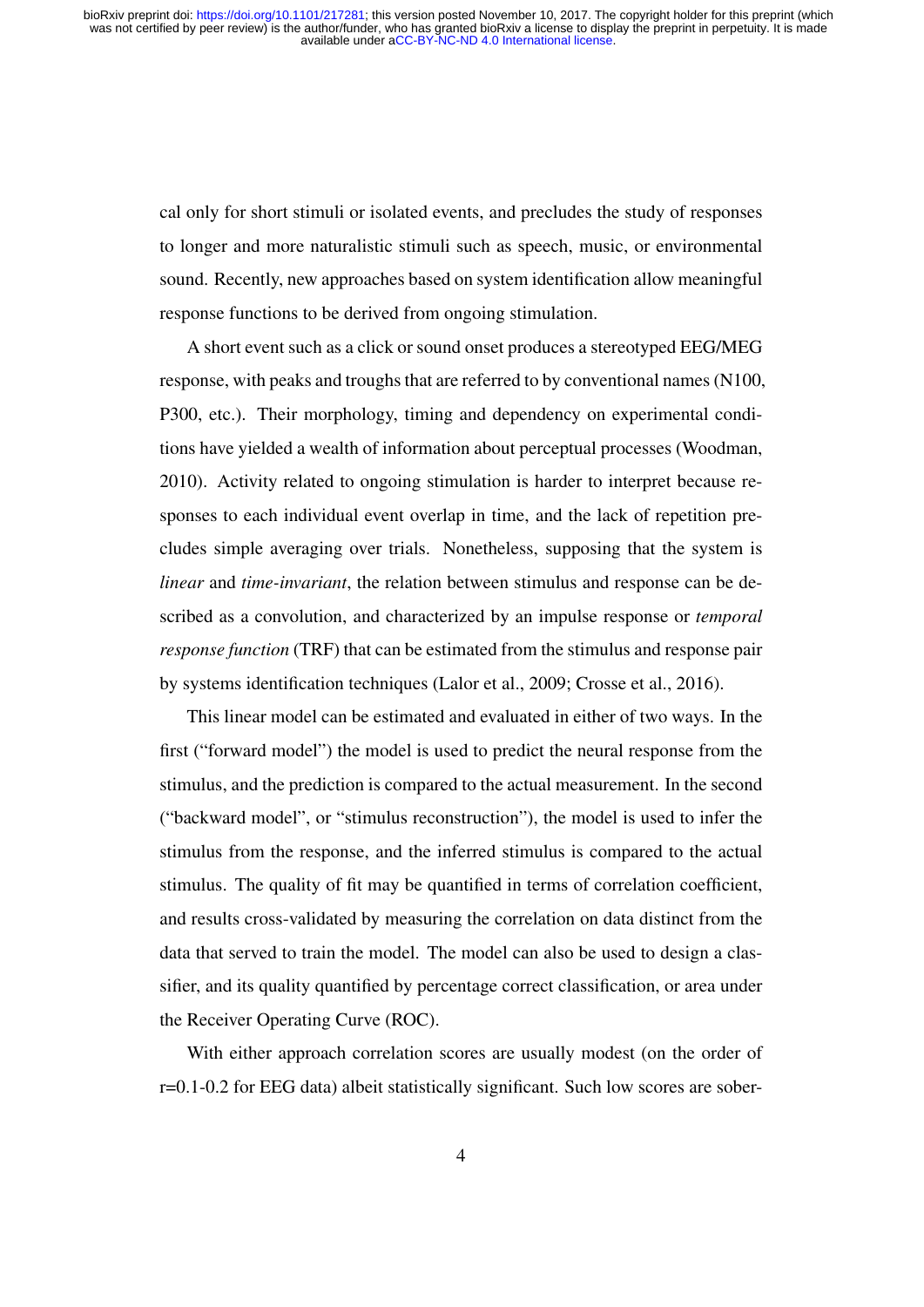ing, but they should not come as a surprise. EEG signals reflect many brain processes in addition to those that related to sensory processing, and thus only a fraction of EEG variance can be predicted from the stimulus (Woodman, 2010). Conversely, certain features of the stimulus may have little or no impact on the percept or brain activity evoked. Low correlation scores thus reflect the fact that EEG and stimulus each include variance that is irrelevant to the perceptual process.

In this paper we explore a third approach: transform both stimulus and response so as to minimize irrelevant variance, and evaluate the quality of the model by measuring the correlation after each data set has been transformed. This allows the stimulus representation to be stripped of dimensions irrelevant for measurable brain responses, and the EEG to be stripped of activity unrelated to perception. The method we use is based on *canonical correlation analysis* (CCA) (Hotelling, 1936). Given two sets of data (here stimulus and EEG), CCA finds the best linear transform  $W_1$  to apply to the first to maximize its projection on the second, and the best linear transform  $W_2$  to apply to the second to maximize its projection on the first. CCA is a linear technique, but it can be extended to characterize nonlinear and convolutional relations by including appropriate transforms of the data before applying CCA (see Discussion).

### 2 Methods

EEG/MEG data model. Electrical activity within the brain is picked up by electrodes on the skull (EEG) or magnetometers (MEG) surrounding the head. The source-to-sensor relation is usually linear: the J measured brain signals  $b_i(t)$ at T time steps, forming a matrix of dimensions  $T \times J$ , are linearly related to the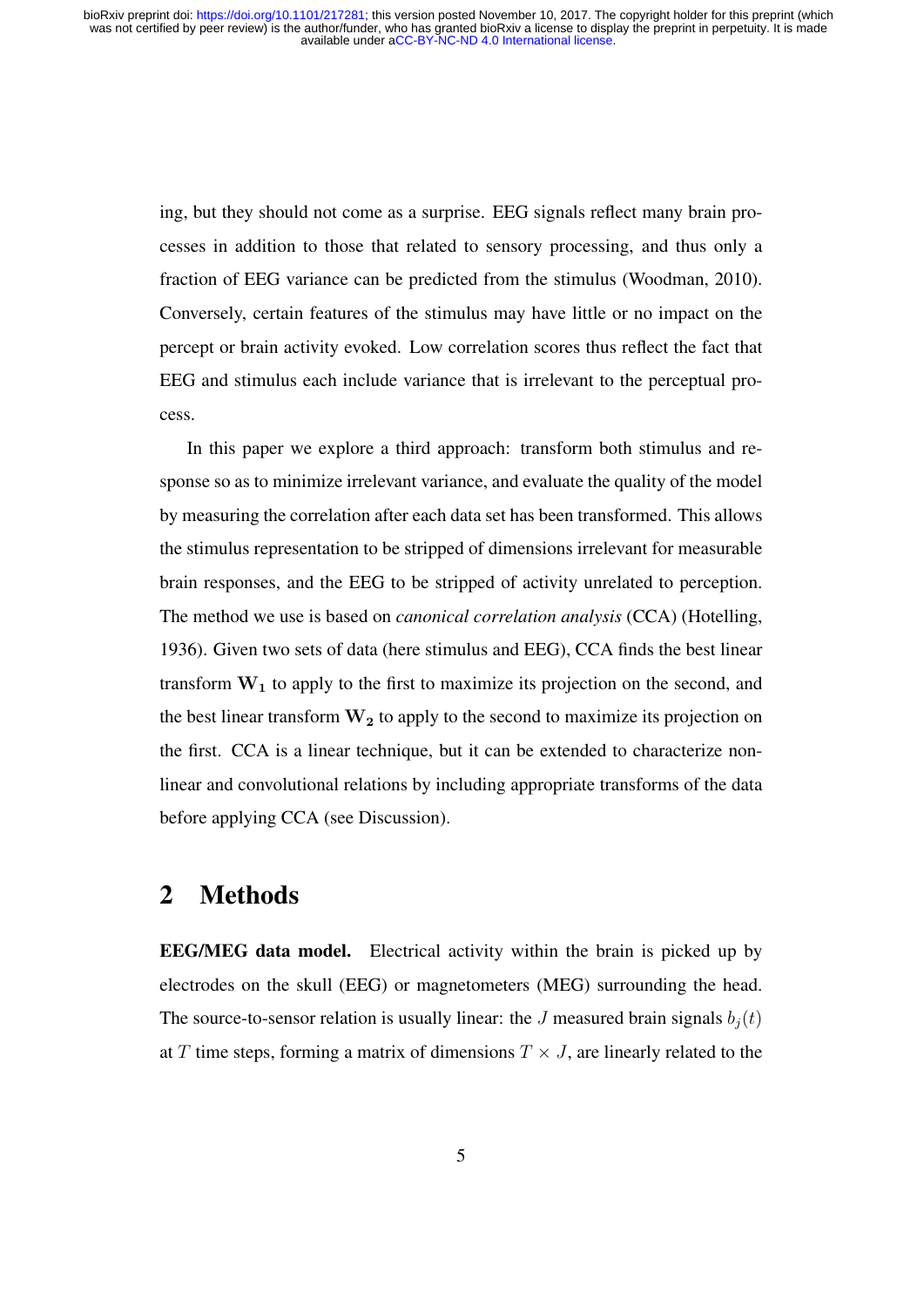activities of I sources  $s_i(t)$  within the brain:

$$
b_j(t) = \sum_i s_i(t) u_{ij},\tag{1}
$$

where t is time and the  $u_{ij}$  are unknown source-to-sensor mixing weights. In matrix notation B=SU. The sources include both brain sources sensitive to sensory stimulation, and "noise" sources unrelated to stimulation. A role of data processing is to minimize the noise relative to the activity of interest.

Acoustic data model. An auditory stimulus consists of a pressure waveform  $p(t)$ , or  $p<sub>L</sub>(t)$  and  $p<sub>R</sub>(t)$  if the ears are independently stimulated, that is transduced and processed within the auditory system (cochlear filtering, haircell transduction, neural processing, etc.). To more easily relate the rapidly-varying sound signal to the slower brain signals measured by EEG, the pressure waveform  $p(t)$  must be transformed to a slower-varying representation  $a(t)$ . Standard transforms (or "sound descriptors") include the *temporal envelope* obtained by smoothing the instantaneous power  $p^2(t)$  or the absolute value of the analytical signal obtained by the Hilbert transform, and the *spectrogram* obtained as a time series of short-term Fourier transform coefficients or of demodulated filterbank outputs mimicking the frequency selectivity found at multiple stages in the auditory system ('auditory spectrogram'). For convenience, the acoustic representation is usually resampled to the same sampling rate as the EEG. It is well known that the same percept can arise from different stimuli (metamers) (Zaidi et al., 2013), and a yet larger set of stimuli may trigger EEG responses that are indistinguishable. A desirable feature of an EEG-relevant stimulus descriptor is to *discard* dimensions of the data that are not relevant to predict the response.

Processing model. There are many linear processing techniques that may be used to enhance relevant components of EEG and acoustic representations. EEG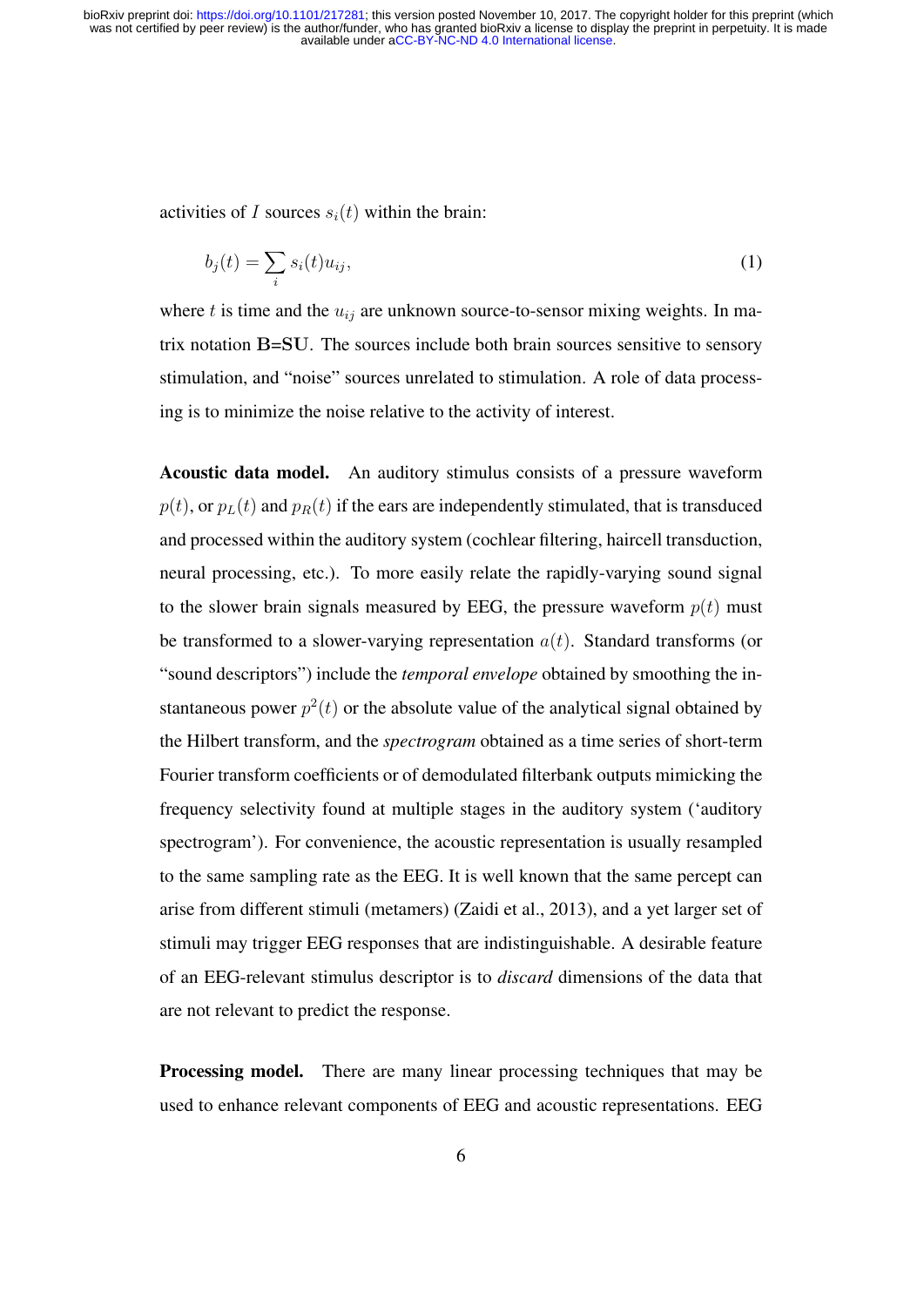sources responsive to sound may be enhanced by *spatial filtering*

$$
\bar{b}(t) = \sum_{j} b_j(t) u_j,\tag{2}
$$

*spectral filtering* implemented as a finite impulse response (FIR) filter

$$
\bar{b}_j(t) = \sum_{\tau} b_j(t - \tau) u_{\tau},\tag{3}
$$

or a combination of the two implemented as a *multichannel FIR filter*

$$
\bar{b}(t) = \sum_{j} \sum_{\tau} b_j (t - \tau) u_{j\tau},\tag{4}
$$

where  $\bar{b}(t)$  is a linear combination of time-lagged brain signals ("component"). Spatial filtering allows unwanted sources to be suppressed based on the correlation structure between channels, whereas spectral filtering allows them to be attenuated based on their rate of fluctuation. The multichannel FIR filter of Eq. 4 subsumes both, as well as more complex "spatio-spectral" filters, for example for which different spectral filtering affects different spatial components.

The acoustic representation can likewise be enhanced with a FIR filter (for the stimulus envelope) or multichannel FIR filter (for a multichannel representation such as a spectrogram)

$$
\bar{a}(t) = \sum_{i} \sum_{\tau} a_i (t - \tau) v_{i\tau},\tag{5}
$$

where  $\bar{a}(t)$  is a linear combination of time-lagged audio descriptor signals. An FIR filter applied to the audio envelope or a channel of a spectrogram selects components based on their *modulation spectrum*, whereas the multichannel FIR applied to a spectrogram also captures more complex cross-spectral structure. These linear models allow great flexibility to optimize the relation between audio and EEG. However, the question remains as to how to find the appropriate coefficients  $u_{j\tau}$ and  $v_{i\tau}$  to apply to the EEG and audio signals respectively to maximize the correlation between the two.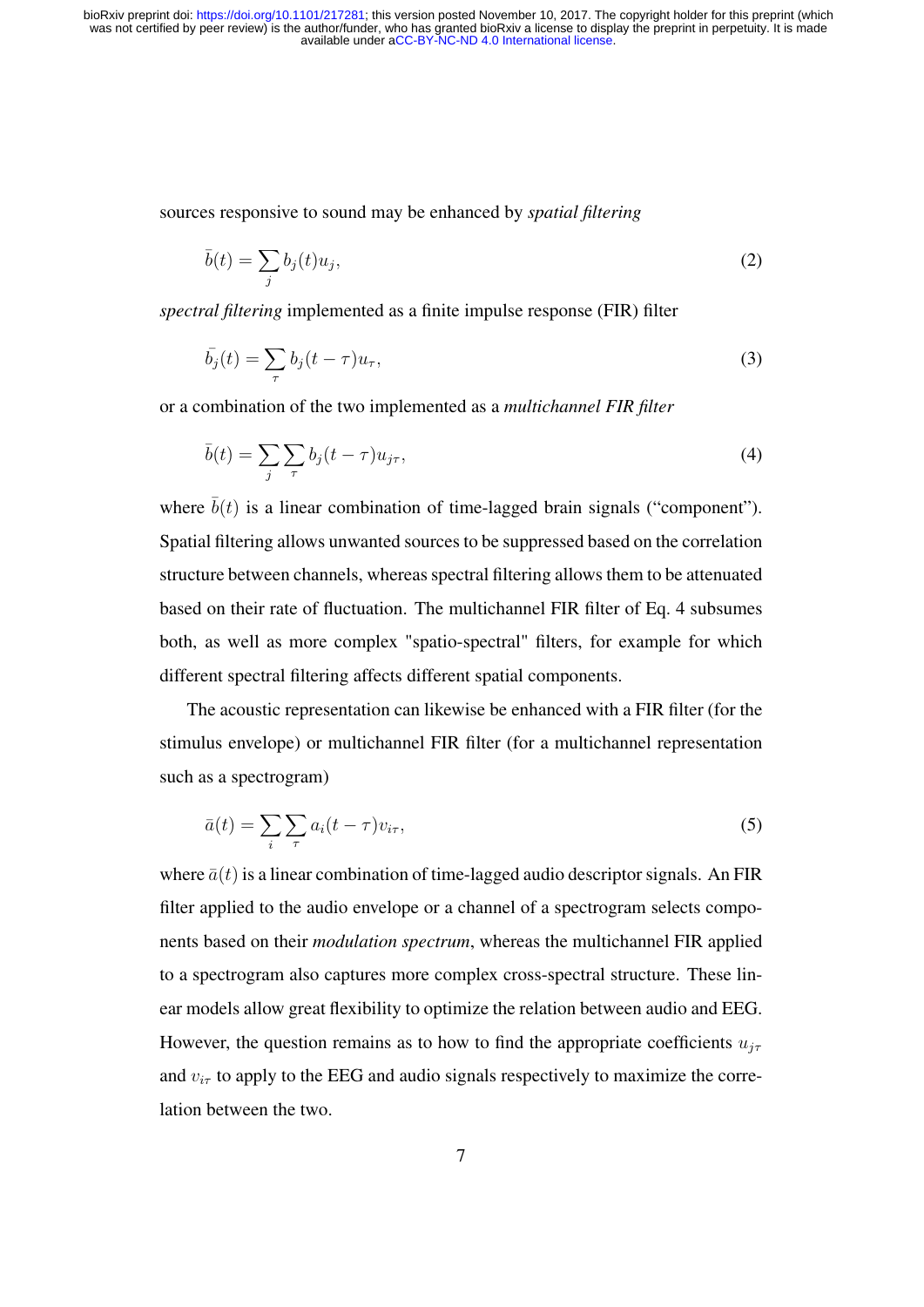Canonical correlation analysis. Given two sets of multichannel data, CCA finds linear transforms of both that are maximally correlated. Given data matrices  $X_1$  of size  $T \times J_1$  and  $X_2$  of size  $T \times J_2$ , CCA produces transform matrices  $W_1$ and  $\mathbf{W_2}$  of sizes  $J_1 \times J_0$  and  $J_2 \times J_0$ , where  $J_0$  is at most equal to the smaller of  $J_1$ and  $J_2$ . The columns of  $X_1W_1$  are mutually uncorrelated, as are the columns of  $X_2W_2$ , while pairs of columns taken from both ("canonical correlate pairs") are maximally correlated. The first pair of canonical correlates (CC) define the linear combinations of each data set with the highest possible correlation. The next pair of CCs are the most highly correlated combinations orthogonal to the first, and so-on. Assuming that  $X_1$  and  $X_2$  represent audio and EEG signals, possibly with time lags, CCA will produce weighted sums as in Eqs. 4, 5 that are maximally correlated, which is exactly what we are looking for.

Dimensionality and overfitting. Reasoning in terms of vector spaces, the EEG signals span a space of dimension  $J$  (at most) that contains all of their linear combinations. If  $\mathcal T$  time lags are applied to those signals (as in Eqs. 4, 5), the resulting space is of dimension  $J\mathcal{T}$  at most. Likewise, a spectrogram descriptor with  $J'$  bands spans a signal space of dimension of at most  $J'$ , or  $J'T'$  if  $T'$  time lags are applied. The weighted sums produced by CCA belong to these vector spaces. For each CC pair, the data-driven CCA process needs to find as many weights as the number of dimensions of the signal spaces  $(JT + J'T')$  in this example). Dimensionality determines the risk of *overfitting* in the data-driven calculation. Overfitting occurs when there are too many parameters relative to the amount of data and the algorithm latches on to some spurious feature. There is a tradeoff between flexibility and overfitting: increasing the number of EEG channels and/or filter taps increases the ability to fit the data and resolve interesting sources and features, but this comes with a greater risk of misleading results.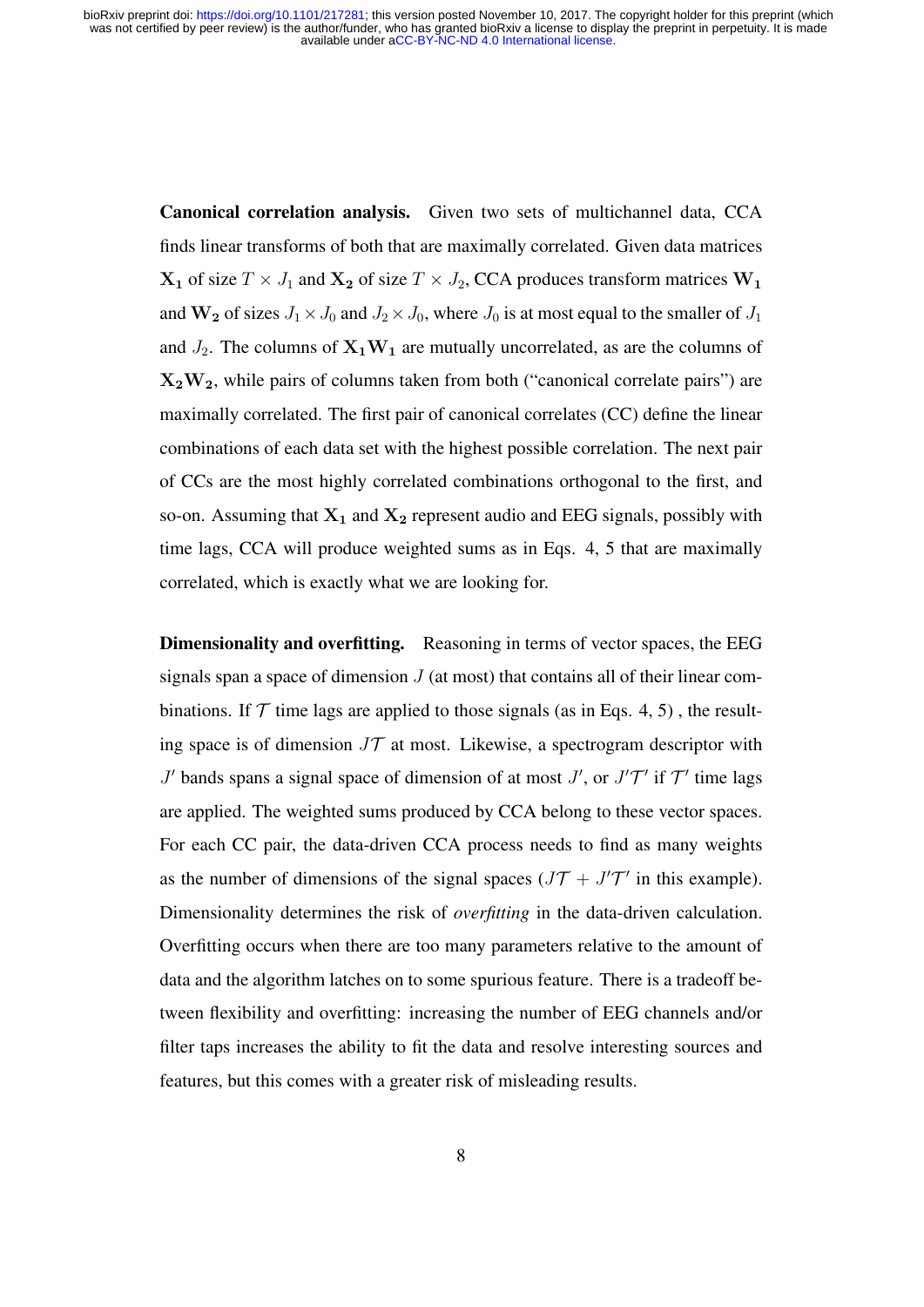Our strategy with respect to overfitting is twofold. First, the outcome of any analysis can be tested for overfitting by applying *cross-validation*. Second, overfitting itself can be limited by *dimensionality reduction* or *regularization* techniques, which are closely related (Jiang and Guo, 2007). Dimensionality reduction can be obtained by applying principal component analysis (PCA) and discarding PCs with smallest variance. However this procedure implicitly equates variance to relevance, which may not always be appropriate (EEG artifacts and noise components often have high variance). Alternative approaches are considered in the Discussion.

Filter bases. The processing model (Eq. 4 and 5) allows for FIR filters of order  $\mathcal T$  to equalize EEG and audio signals and attenuate irrelevant power. A larger  $\mathcal T$ captures temporal structure (of target and/or interference) on a longer-term scale, but there are more parameters and greater risk of overfitting, as well as a higher computational cost. An alternative is to replace the set of time lags by a set of  $\mathcal T$  fixed filters with impulse responses of duration longer than  $\mathcal T$ , for example a logarithmic (or wavelet) filterbank. Again, it is useful to reason in terms of vector space:  $\mathcal T$  time lags span the space of FIR filters of order  $\mathcal T$ , subspace of the space of all filters, whereas a  $\mathcal T$ -channel filterbank spans a subspace of same dimension, distinct from the first and including filters with different properties. The number of parameters in either case is the same, but one subspace may better fit the requirements than the other. Tailoring the convolutional basis in this way is akin to *parameter tying* within a space of higher-order filters (LeCun et al., 2015). Whichever basis is chosen, CCA finds optimal coefficients on that basis.

The quadratic trick. CCA can be made to handle nonlinear relations between data sets by replacing the data (or augmenting them) with a set of nonlinear transforms. A class of nonlinearity that deserves particular mention is *quadratic forms*.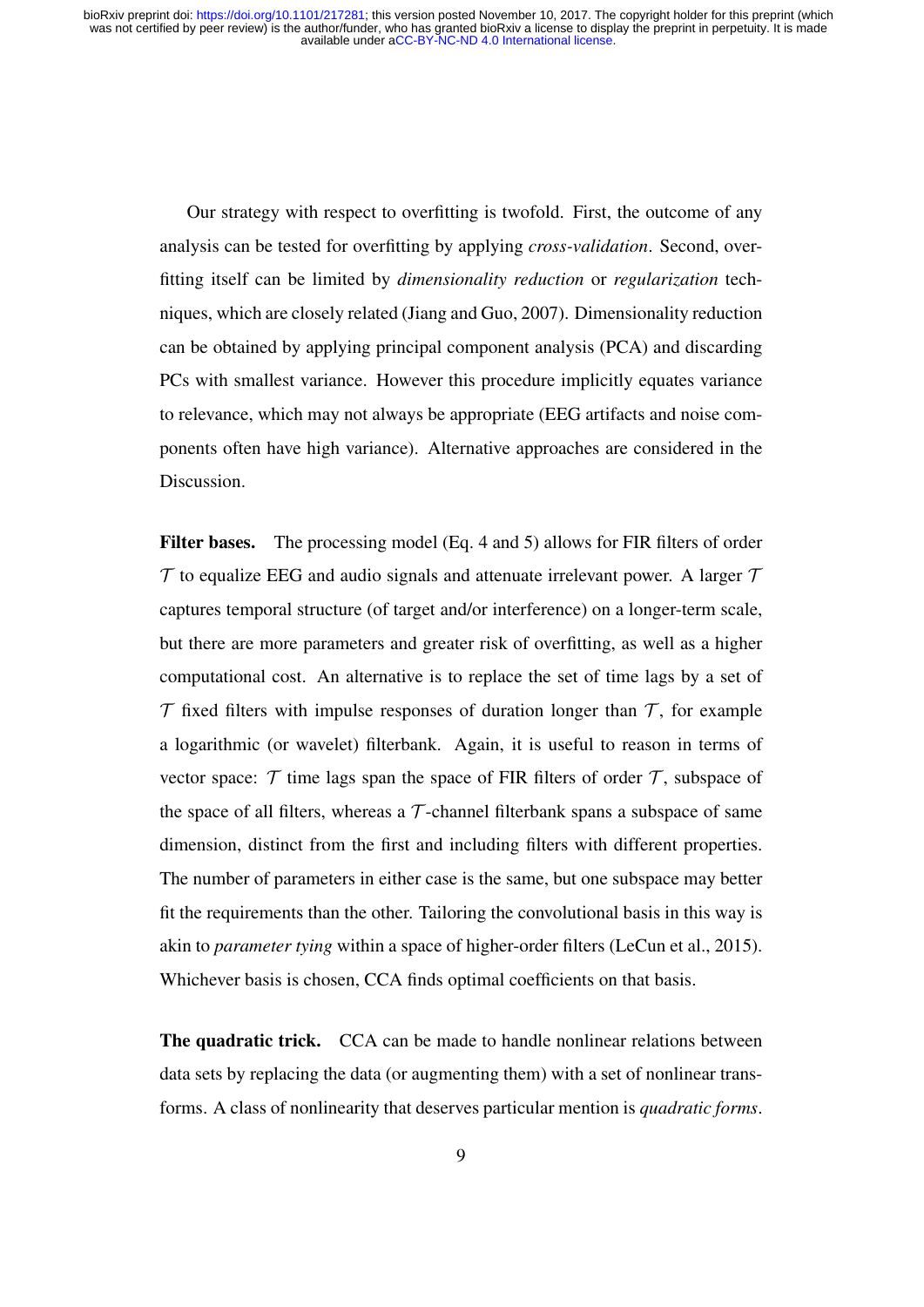> The rationale for considering it is the following. Suppose that there exists a source within the brain that displays a useful pattern of *power* (for example its power is correlated with the stimulus), but that source is weak and can only be observed after applying a spatial filter with coefficients  $u_j$ . The values of these coefficients are unknown. However we note that the expression for the instantaneous power of the spatially filtered signal:

$$
s(t)^{2} = (\sum_{j} b_{j}(t-)u_{j})^{2}
$$
\n(6)

can be expanded as:

$$
s(t)^{2} = \sum_{jj'} b_{j}(t)b_{j'}(t)v_{jj'}.
$$
\n(7)

This expression is linear in the cross products  $b_j(t)b_{j}(t)$ , and thus we can apply linear techniques such as CCA to find a set of  $v_{ji'}$  that maximize the correlation between the stimulus and the space of cross-products, from which we may derive an approximation of the optimal weights  $u_i$  (de Cheveigné, 2012). This technique is equally applicable to spectral (FIR) filtering as to spatial filtering.

Implementation. Processing is done in Matlab using routines from the Noise-Tools toolbox (http://audition.ens.fr/adc/NoiseTools/). Time lags and other transforms lead to large data matrices, and care must be given to computational constraints. The main ingredient used by the algorithms is the covariance matrix of the joint data set  $([X_1, X_2]' * [X_1, X_2]$  which can be calculated incrementally from subsets of the data without loading the full data into in memory. The main computational bottleneck is eigendecomposition of the covariance matrix (Matlab 'eig' function) with a cost that varies as  $O(n^3)$  where n is the total number of columns.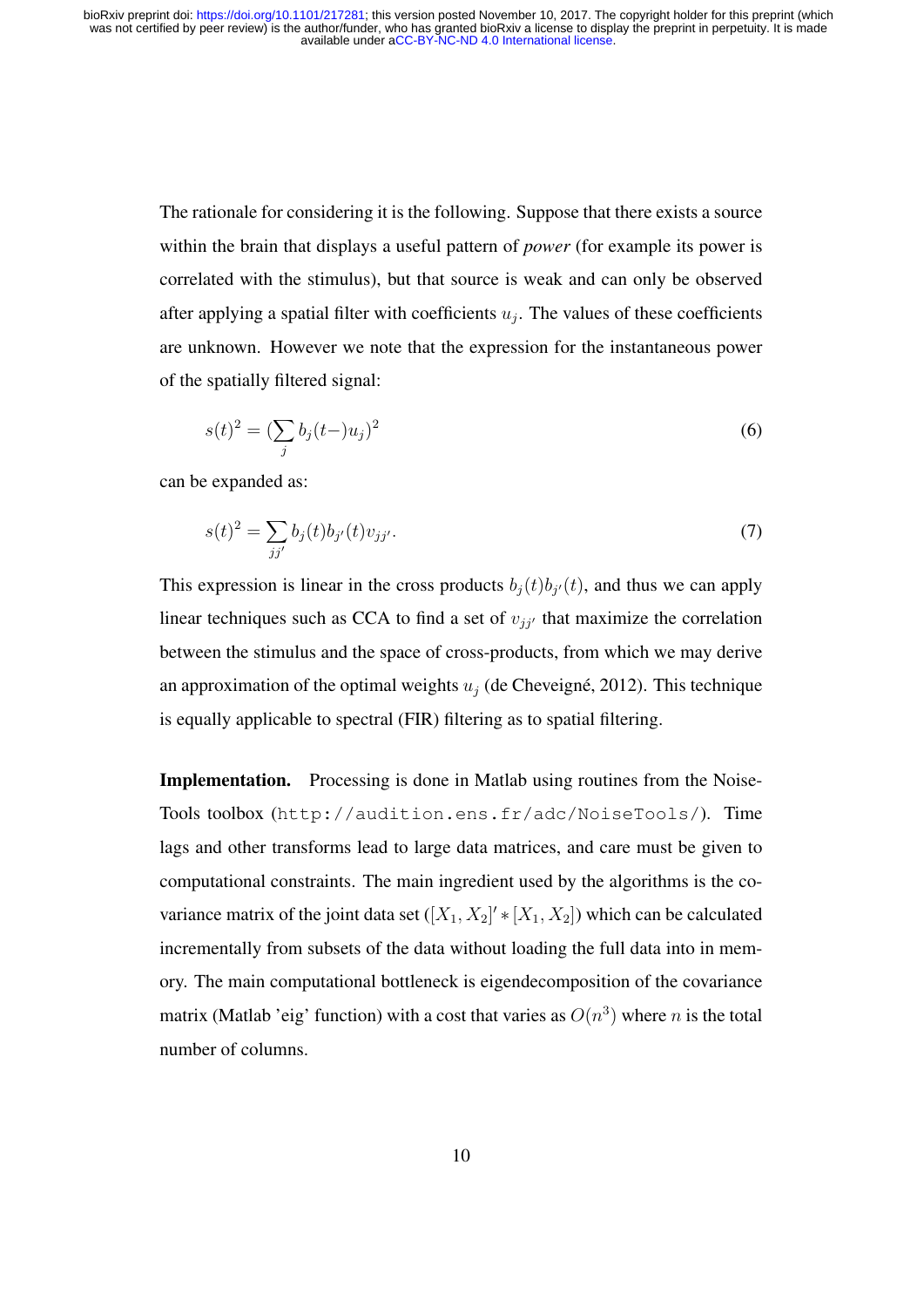Evaluation. We implement several models, and evaluate each to determine the benefit of using CCA relative to other techniques. Model performance is quantified by calculating the correlation coefficient between stimulus-derived and EEGderived quantities according to a cross-validation procedure. In brief, the model parameters are estimated using a subset of the data, and the correlation score is measured on the remaining data. This is repeated, leaving out different parts of the data in turn, and the final score is calculated as the mean of these estimates. When comparing models we take care to give them the same number of parameters.

In order to compensate for eventual differences in temporal alignment between stimulus and EEG, the entire process (model parameter estimation and correlation evaluation) is repeated for various time shifts L of the audio relative to the EEG. Auditory processing involves response latencies that are not perfectly known, and the convolutional transforms produced by CCA also contribute delays. All operations are repeated for a set of time shifts L of the EEG relative to the audio, and the optimal shift is determined from the peak of the correlation as a function of shift (see Figs. 1-3). This ensures an optimal temporal alignment for every model.

The overall time shift L is distinct from the time lags  $\tau$  involved in certain models (e.g. Eq. 4, 5). The decision to introduce a global time shift  $L$  distinct from  $\tau$  was motivated by the desire to capture the effect of audio-to-EEG latency (fit by L) separately from that of spectral mismatch (fit by coefficients of  $a(t-\tau)$  or  $b(t-\tau)$  $\tau$ ),  $\tau = 1...T$ ). The alternative of a wider range of  $\tau$  to absorb latency would have entailed a potentially large number of parameters, and made it harder to make a fair comparison with models that don't involve  $\tau$  (e.g. Eq. 4). Optimizing the parameter L ensures that each model operates in optimal conditions.

Models are also evaluated by designing a *classifier* for a simple match-vsmismatch classification task that involves deciding which of two segments of audio gave rise to a particular segment of EEG data of duration D. Segment duration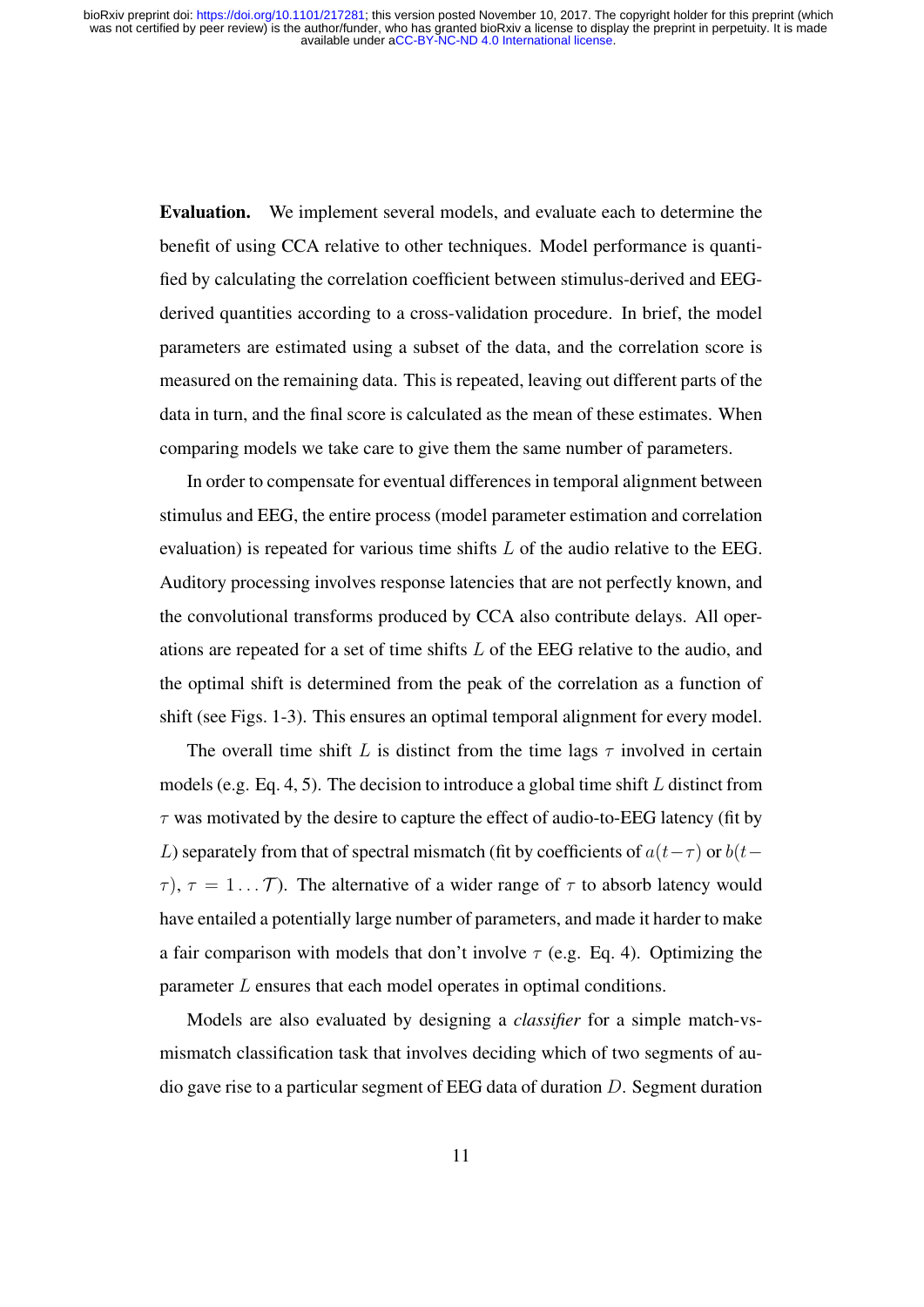is varied as a parameter, shorter durations being harder to classify. Again, crossvalidation is used to control for overfitting: the classifier is trained on a subset of the data, and the classification score measured on unseen data. The classifier is trained and tested using the time shift L that maximized correlation.

### 3 Results

The algorithms are evaluated in comparison with previously published methods, using a database of EEG responses to natural speech reported in a previous study (Di Liberto et al., 2015). Full details of the stimulus and recording conditions are given in that reference. In brief, EEG data were recorded from 8 subjects using a 128-channel Biosemi system with standard electrode layout, at 512 Hz sampling rate (data from 2 additional subjects recorded with a 160-channel system were not used). Each subject listened to 32 speech excerpts, each of duration approximately 155s from an audio book presented diotically via headphones, for a total of approximately 1.4 hours. The EEG data were downsampled to 64 Hz and detrended by subtracting a 10th-order polynomial fit weighted to exclude outliers. The STAR algorithm (de Cheveigné, 2016) was used to suppress channel-specific noise, and the data were convolved with a boxcar window of duration 20 ms to suppress 50 Hz and harmonics. The data were then highpass filtered with a Butterworth filter of order 2 and cutoff 0.1 Hz and rereferenced to the mean over channels. To reduce dimensionality, PCA was applied, the first 80 principal components (PCs) were retained and the remainder discarded. To calculate the stimulus temporal envelope, the stimulus (sampled at 44100 Hz) was squared, smoothed by convolution with a square window of width 15.6 ms (1/64 Hz), downsampled to 64 Hz, and then raised to the power 1/3.

In the sections to follow, we compare forward and backward models with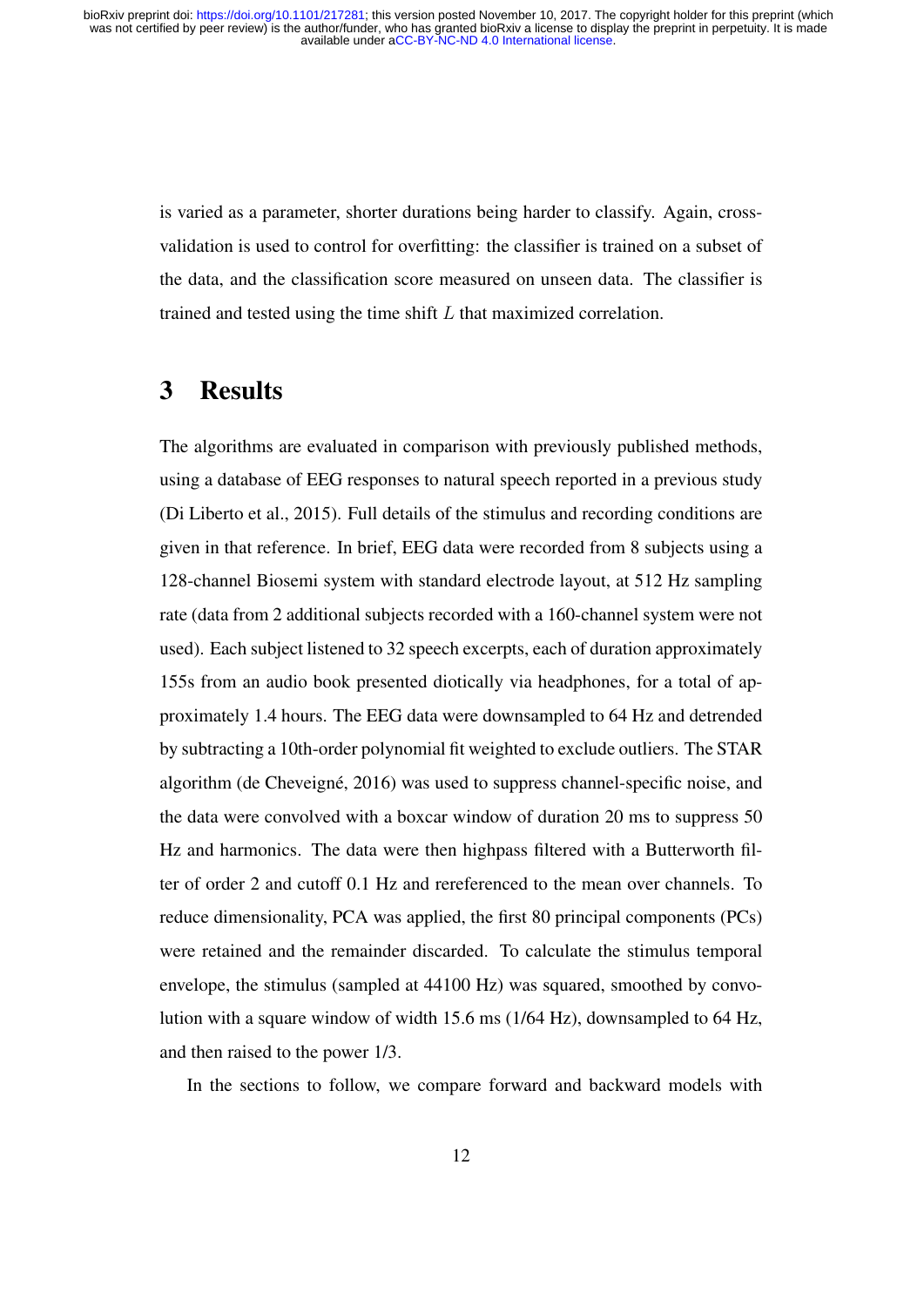CCA, using correlation and classification as performance metrics.

#### 3.1 Backward model

In the backward model the stimulus representation  $a(t)$  (here we use the waveform envelope) is inferred or "reconstructed" as a transform  $\overline{b}(t)$  of the EEG, for example a spatial filter:

$$
\bar{b}(t) = \sum_{j} b_j(t+L)u_j,\tag{8}
$$

or spatiotemporal filter:

$$
\bar{b}(t) = \sum_{j} \sum_{\tau} b_{j\tau} (t - \tau + L) u_j,
$$
\n(9)

where the weights  $u_i$  are calculated as the cross-correlation between the audio and time-lagged EEG. The correlation coefficient between  $a(t)$  and  $\overline{b}(t)$  is calculated to quantify the quality of reconstruction, and the overall time shift  $L$  is varied over a range to find the best score (Methods).

To simulate the model of Eq. 8, the EEG were first submitted to PCA and only the first 80 PCs retained so as to limit dimensionality. Figure 1 (left) shows the correlation coefficient between the spatially filtered EEG and the speech temporal envelope, as a function of the shift  $L$  with cross-validation for one subject. The correlation coefficient is large for small values of  $L$  and falls for larger positive or negative values. The full line in Fig. 1 (left) was obtained using the crossvalidation procedure described in the methods, whereas the dotted line represents the score measured on the same data as used to estimate the spatial filter. All other plots represent cross-validated data.

Figure 1 (right) shows the spatial distribution over the scalp of the correlation coefficient between stimulus envelope and individual EEG channels. Correlation coefficients for individual channels approach ~0.09, whereas the linear combination (Eq. 8) yields a score of ~0.15, reflecting the benefit of the spatial filtering.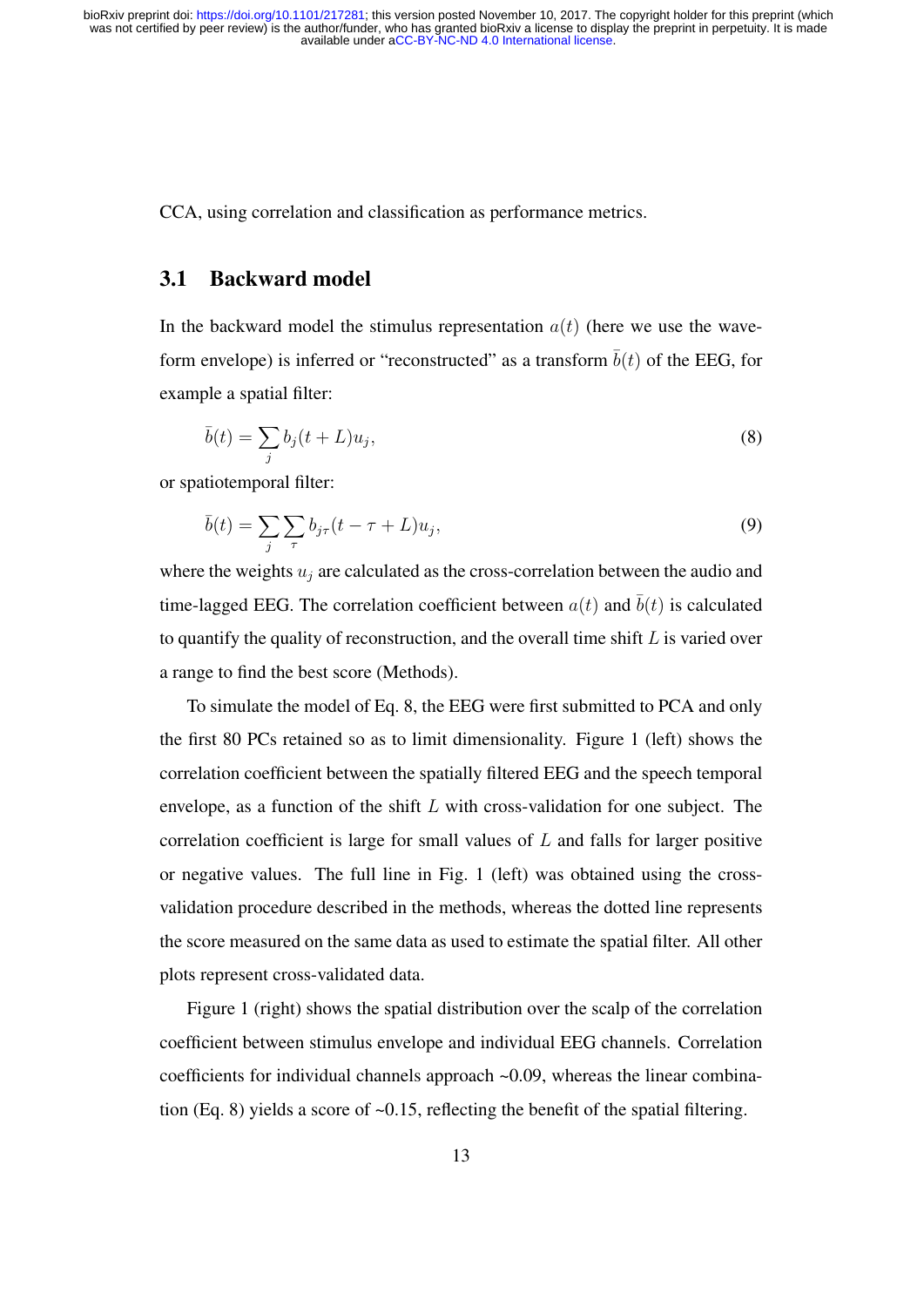

Figure 1: Backward model. Left: correlation score between the speech temporal envelope and the best linear combination of EEG, as a function of the overall temporal shift  $L$  of the stimulus relative to the EEG, for one subject (EL). A positive value of the abscissa means that the envelope has been delayed relative to the EEG. Dotted line is measured on the training set, full line on the test set. Right: spatial topography of the correlation between EEG and envelope at the optimal shift.

Other studies (e.g. O'Sullivan et al. (2014)) used a model similar to (Eq. 9) in which the stimulus is modeled as a weighted sum of time-shifted EEG channels. To simulate that model, a set of 17 time shifts (spanning 0-250 ms) was applied to the 80 first PCs derived from the EEG, yielding 1360 time-shifted PCs, a new PCA was performed, and again only 80 PCs retained to ensure the same dimensionality as the previous model. The peak score with this version is 0.19 vs 0.15 with the previous model (Eq. 8) suggesting a benefit of reconstruction based on spatiospectral filtering over purely spatial filtering.

#### 3.2 Forward model

In a forward model the response of a brain signal channel  $b_i(t)$  is predicted from a transform  $\bar{a}(t)$  of the stimulus, for example a weighted sum of time-shifted stim-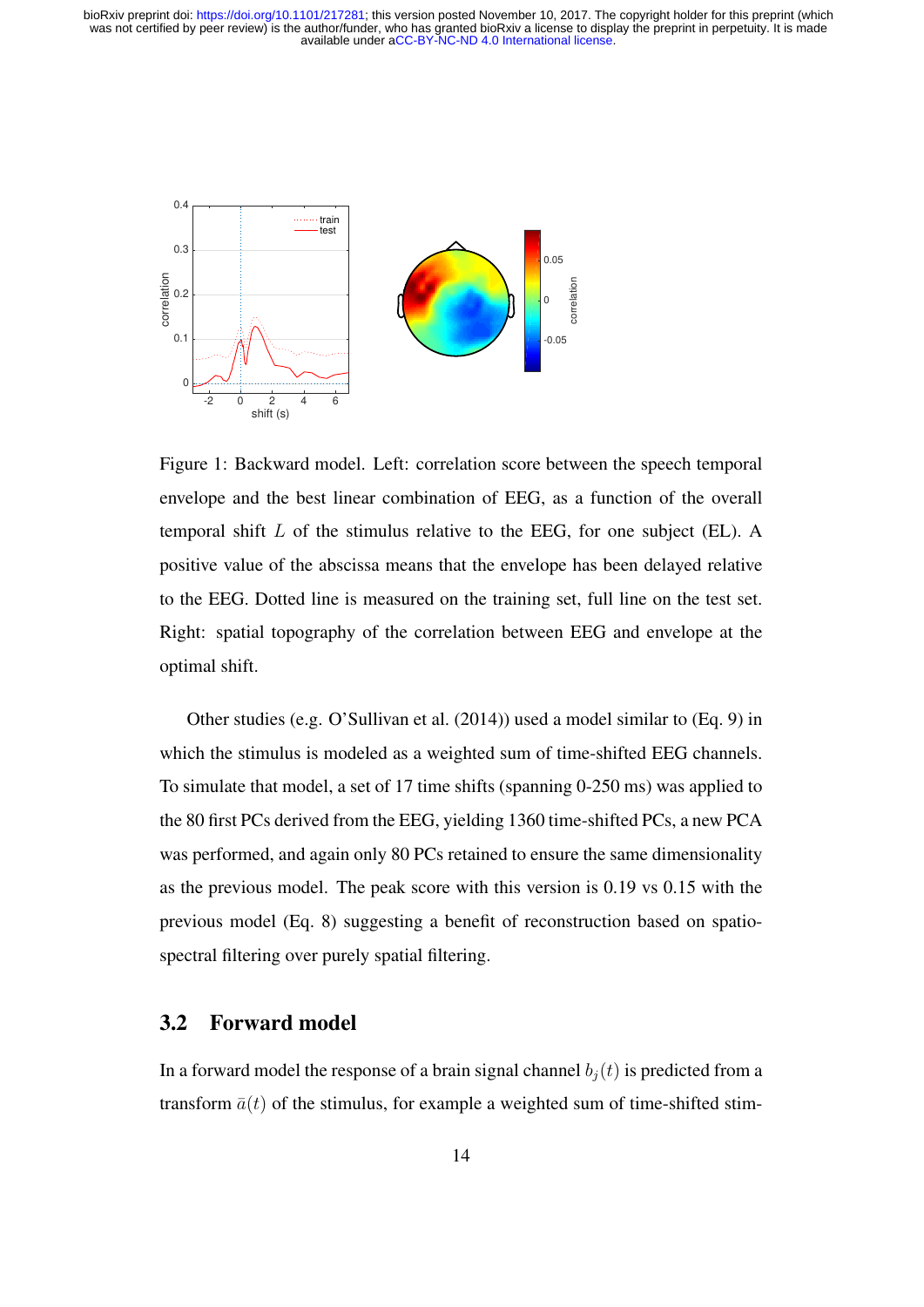ulus envelope samples (FIR filter):

$$
\bar{a}(t) = \sum_{\tau} a(t - \tau + L)v_{\tau},\tag{10}
$$

where the time shift  $L$  absorbs any temporal misaligment between stimulus and EEG. This model was applied to the data with 80 values of the delay  $\tau$  (spanning 0 to 1.25 s). Figure 2 (left) shows the correlation coefficient between the filtered stimulus envelope  $\bar{a}_j(t)$  and the best EEG channel (the channel that yields the highest correlation score). As for the backward model, the correlation coefficient peaks for small values of  $L$  and falls for larger positive or negative values. Figure 2 (right) shows the impulse response (top) and transfer function (bottom) of the FIR filter for the best shift. The transfer function peaks near 1 Hz, suggesting that correlation is better at the lower end of the frequency range.

The backward model was calculated from 80 PCs, while the forward model involved 80 time shifts, so the degrees of freedom were the same for both. Correlation scores are higher with the second model (compare Figs. 1 left and 2 left), suggesting that the FIR filter applied to the stimulus envelope (to predict an EEG channel) was more effective than the spatial filter applied to the EEG data (to infer the stimulus envelope) on these data. Since these filtering operations address different sources of noise, it is worth considering combining the two. The next sections explore how to do so in a systematic way using CCA.

### 3.3 CCA

This section describes the performance of several variants of CCA. The first is designed to be most comparable to the forward and backward model, while subsequent models take advantage of the flexibility of CCA to introduce a series of improvements.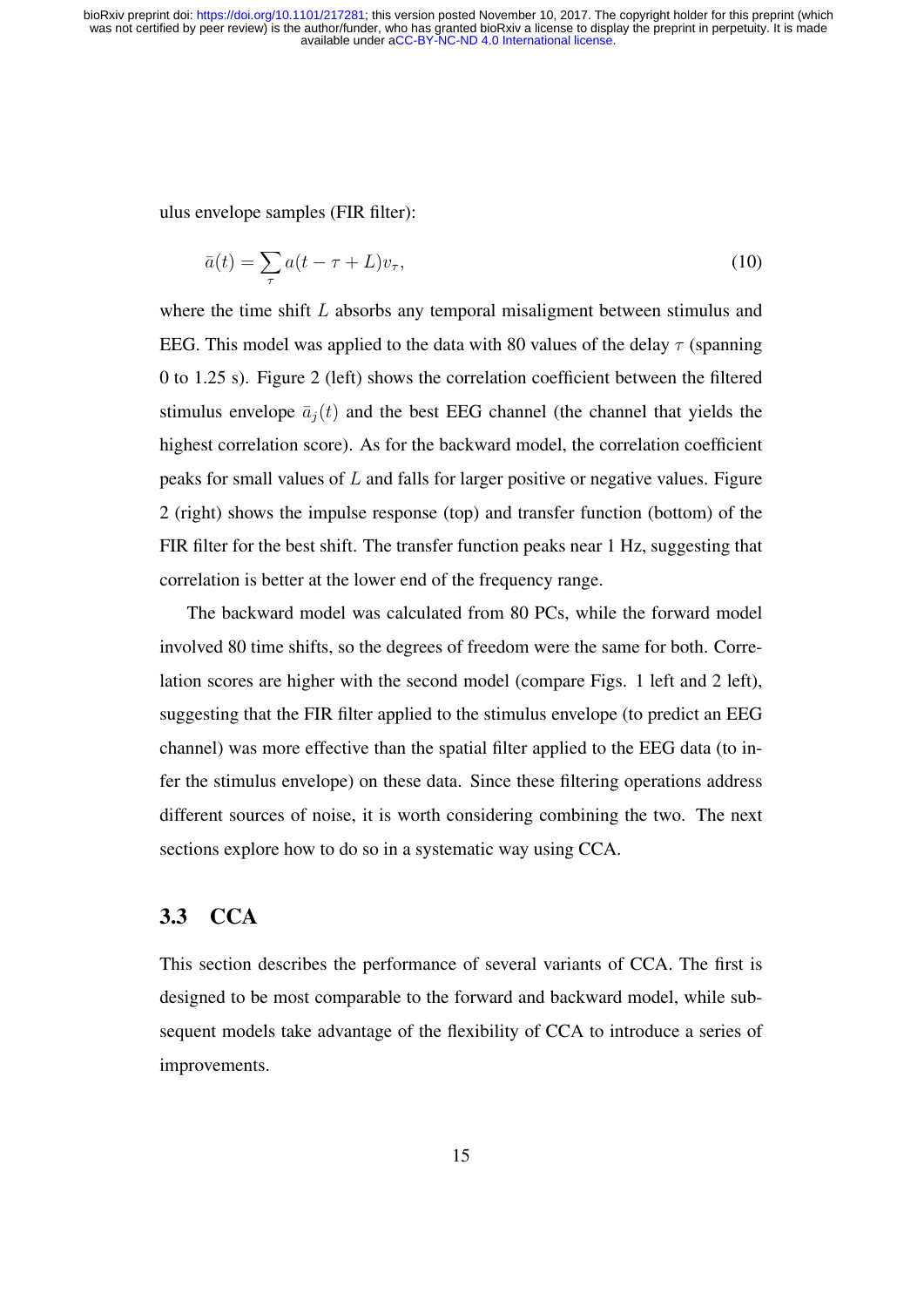

Figure 2: Forward model. Left: cross-validated correlation score between the FIR-filtered stimulus temporal envelope and the best EEG channel as a function of the overall temporal shift  $L$  of the stimulus relative to the EEG, for one subject (EL). Right: impulse response (top) and corresponding amplitude transfer function (bottom).

CCA model 1. In the previous section, transforms of either the EEG or the stimulus envelope were estimated independently. With CCA we can estimate both jointly:

$$
\bar{b}(t) = \sum_{k} b(t)u_k, \quad \bar{a}(t) = \sum_{\tau} a(t - \tau + L)v_{\tau}
$$
\n(11)

where the shift  $L$  is varied to absorb any mismatch in response or processing latency. CCA was applied to a set of 40 time lagged envelope signals, and a set of 40 principal components of the EEG, producing 40 canonical correlate pairs (these numbers were chosen so that the degrees of freedom are comparable to the previous models). The calculation was repeated for a range of time shifts L of the stimulus relative to the EEG. Figure 3 (first panel, red) shows the correlation coefficients for the first canonical correlate (CC) pair as a function of time shift. Scores are overall higher than for the backward model and comparable to the forward model. In contrast to those models, CCA produces *multiple* CCs beyond the first (thin lines), several of which seem to show elevated correlation scores for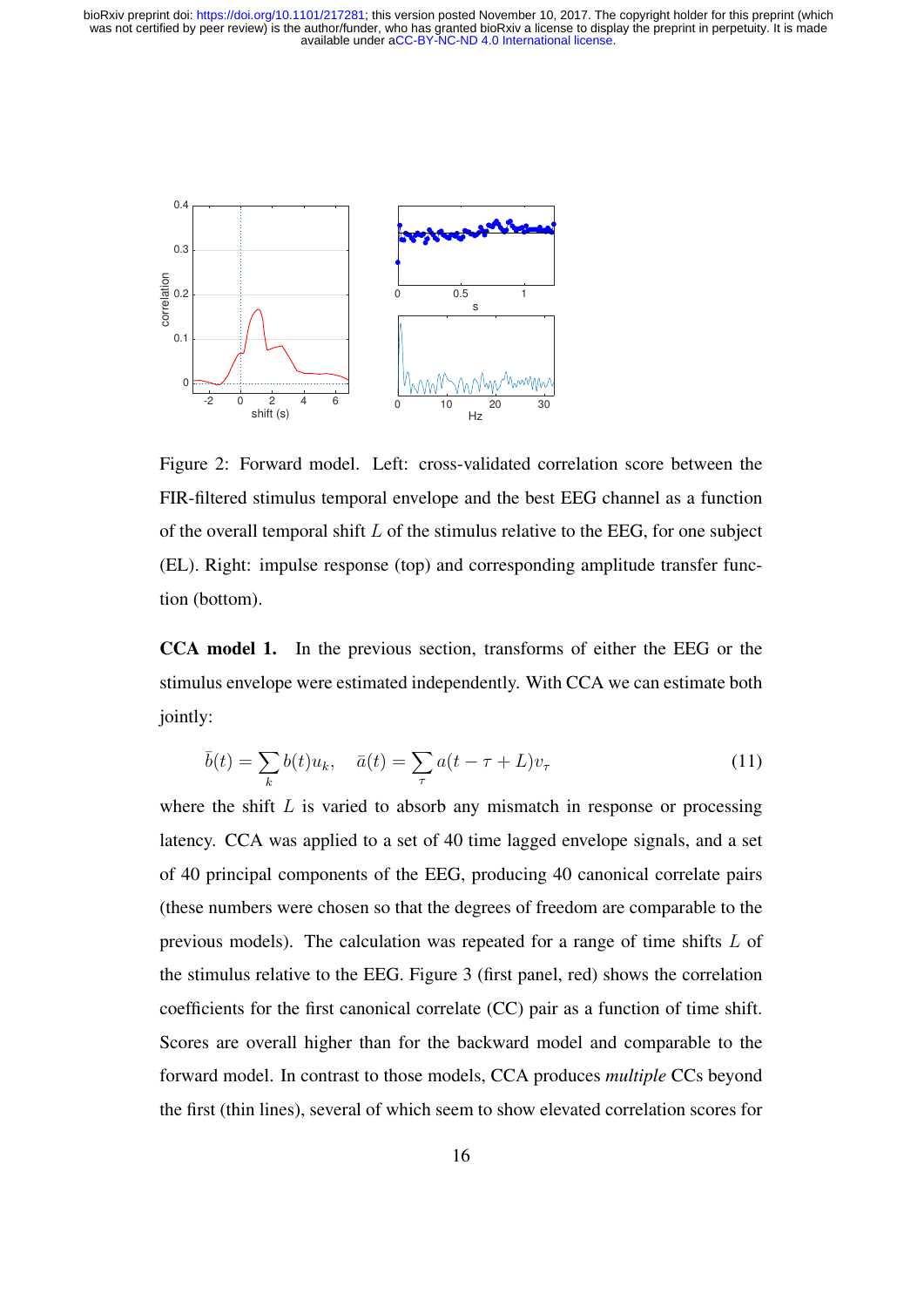a limited range of shifts L.

CCA model 2. The previous model can be extended by applying time shifts also to the EEG channels:

$$
\bar{b}(t) = \sum_{k} \sum_{\tau} b(t - \tau) u_{k\tau}, \quad \bar{a}(t) = \sum_{\tau} a(t - \tau + L)v_{\tau}.
$$
 (12)

Here, the EEG was represented by 60 PCs that were each split into 10 time-lagged versions, and the compound matrix (600 channels) was submitted to PCA and 40 PCs retained, while the stimulus envelope was split into 40 time-lagged versions. The degrees of freedom  $(40 + 40)$  were thus the same as for the previous model. Figure 3 (second panel, red) shows shows the correlation coefficients for the first canonical correlate (CC) pair as a function of temporal alignment between stimulus and EEG. Scores are higher than for the previous model, presumably as a result of the more flexible spatio-spectral filter. In particular it is likely that the multichannel FIR filter adapts the spectral content of the EEG signals to that of the stimulus envelope. Thin lines show correlation coefficients for subsequent CC pairs.

Figure 3 (third panel, red) shows similar results assuming 80 time lagged stimulus envelope signals (instead of 40), and 80 PCs of time-lagged EEG signals (instead of 40). Scores are higher than for the previous model, indicating that the more complex model gives a better fit to the data. This outcome, obtained with cross-validation, was not a forgone conclusion, as the more complex model could instead have led to overfitting and thus a lower score. The better scores likely reflect the ability of higher-order FIRs to capture and resolve features on a longer time scale.

CCA model 3 The stimulus envelope and EEG both include long-term fluctuations on the order of seconds. These could reflect for example slow patterns shared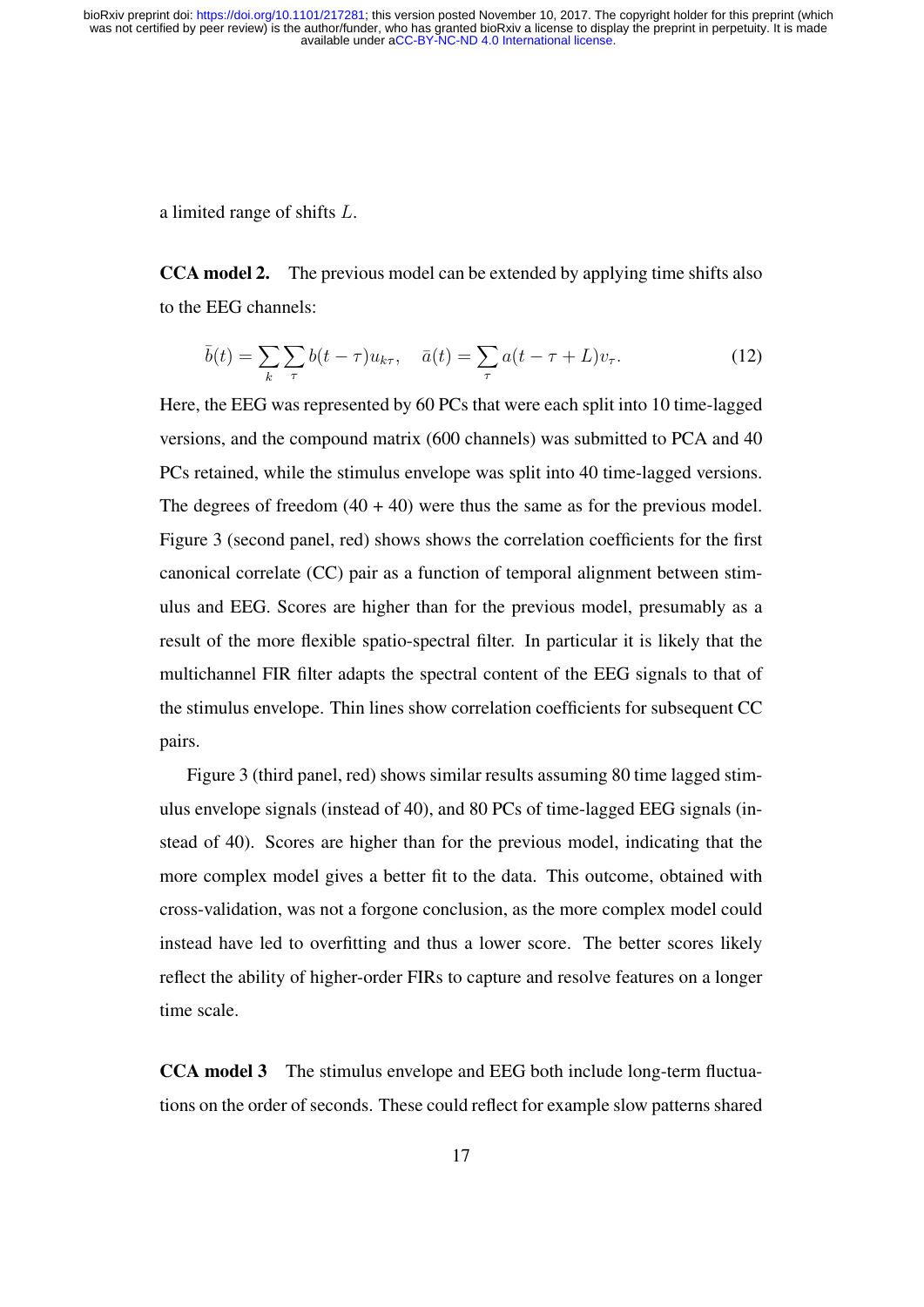

Figure 3: CCA models. See text for a description of each model. Each plot shows the correlation coefficient between canonical correlate pairs as a function of the temporal shift of the stimulus relative to the EEG, with cross-validation, for one subject (EL). One signal of each pair is derived by filtering the stimulus envelope with an FIR filter, and the other from the EEG by filtering with a spatial (leftmost) or multichannel FIR filter. The red line in each plot is the first ("best") pair, other lines are for subsequent CC pairs.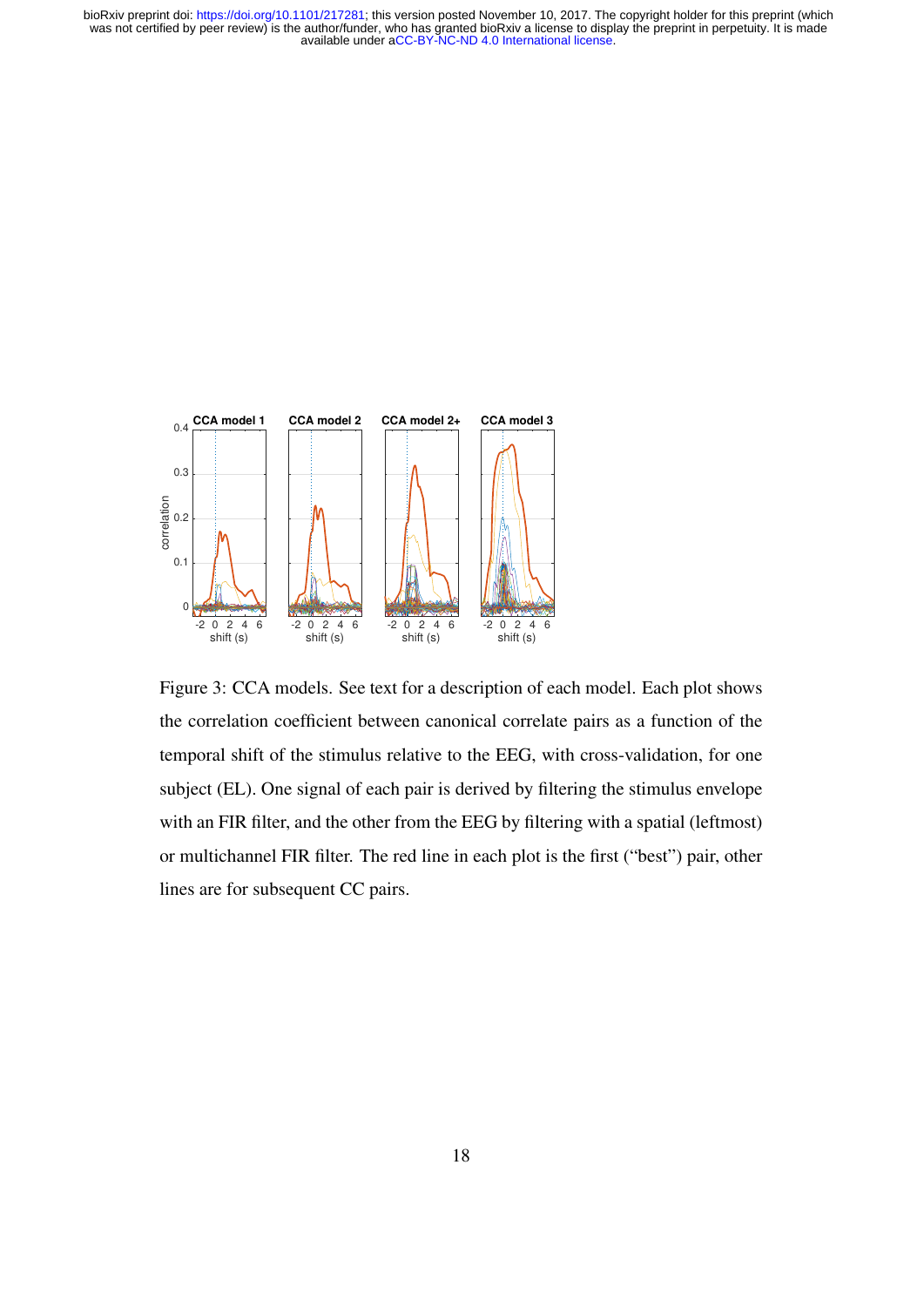by stimulus and response, or else slow artifacts that need to be removed. To resolve them requires filters with a long impulse response which, if implemented as an FIR, would require a filter of high order and thus many parameters leading to overfitting. For example, at 64 Hz sampling rate a two-second impulse response requires 128 taps, which applied separately to 50 EEG PCs (multichannel FIR) involves 6400 parameters.

An alternative is to use a set of filterbank output channels as a "basis" for the space of filters, in lieu of time shifts. For a  $\mathcal T$ -channel filterbank the number of parameters is the same as for  $T$  time delays, but the filter subspace spanned is different. With a logarithmic or wavelet filterbank the basis includes both narrow filters with long impulse response, and wider filters with shorter impulse response. These serve as a basis from which CCA synthesizes filters to apply to the data (which may be quite different from any of the basis filters).

This idea was tested with a bank of FIR bandpass filters with characteristics (center frequency, bandwidth, duration of impulse response) approximately uniformly distributed on a logarithmic scale. There was a total of 21 channels with impulse response durations ranging from 2 to 128 samples (2 seconds). The filterbank was applied to the stimulus envelope, yielding 21 filtered signals, and also to the EEG represented by 60 PCs, yielding 1260 filtered signals that were submitted to another PCA from which 139 PCs were retained. These two data sets (21 and 139 channels respectively) were then processed by CCA. These figures are arbitrary, the only constraint being to add up to 160 parameters as in the previous model (Fig. 3, third panel, red).

Figure 3 (fourth panel, red) shows the correlation coefficient for the first CC pair as a function of time shift. The correlation score approaches 0.4 at the best shift, indicating that CCA has discovered a transform of the stimulus that is highly predictive of a component extracted from the EEG by applying a spatio-spectral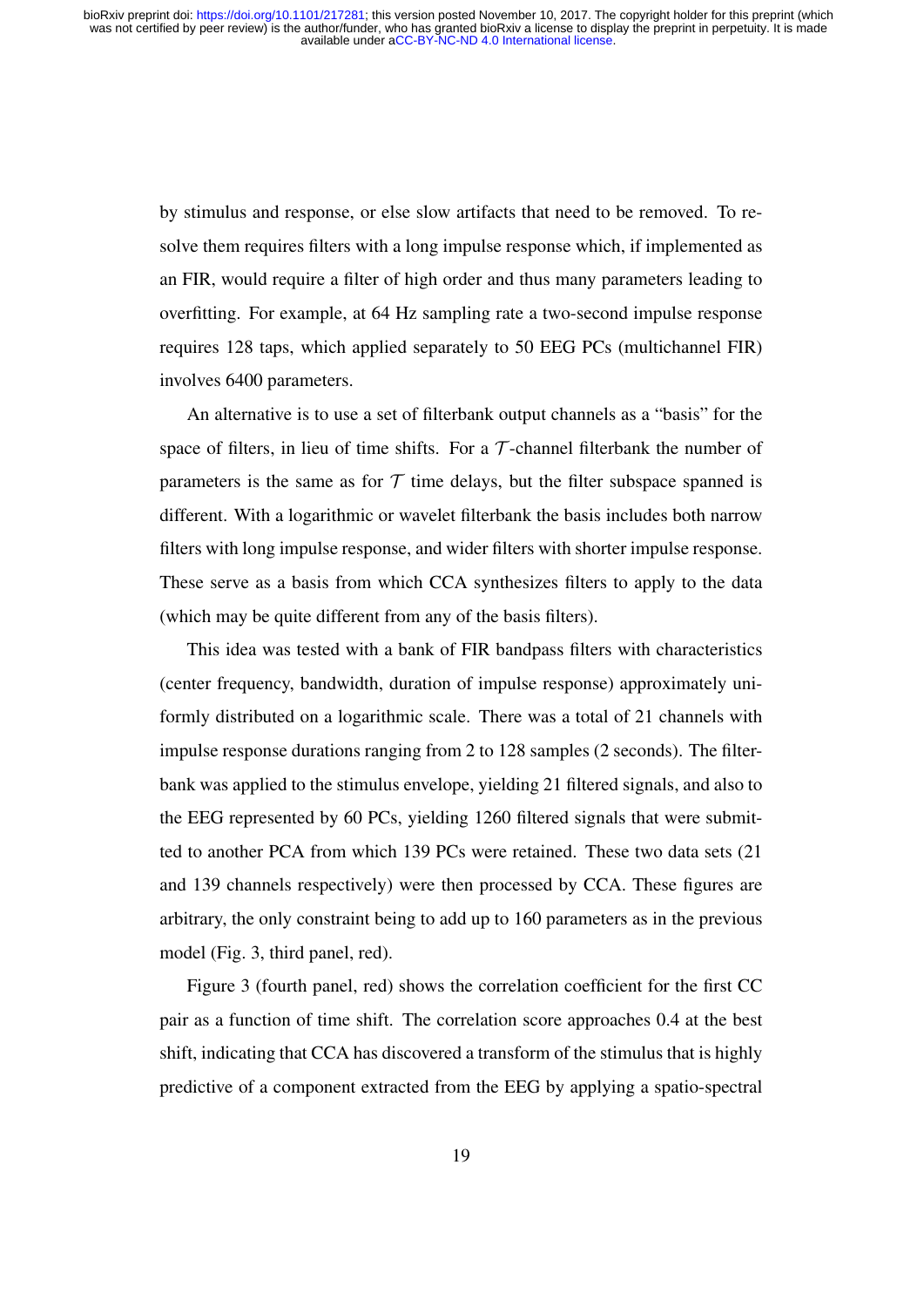

Figure 4: Best correlation scores for each subject as a function of the model. The thick blue line is the subject (EL) used for the comparison in Figs. 1-3 and Fig. 5

filter that is also discovered by processing. Roughly 30 % of the variance of this component of the response is predictable from the stimulus. In addition to this CC pair, there are additional well-correlated pairs (discussed in Section 3.4).

The scores for all subjects for these different models are summarized in Fig. 4 (the previous subject is the thick blue line). Trends are overall similar across subjects, except that the forward model performs poorly for three subjects. A Wilcoxon rank-sum test indicates that CCA conditions yield significantly larger scores than either forward or backward models (p<0.002, not corrected for multiple tests) and that CCA model 3 yields larger scores than any other model  $(p<0.002, not corrected)$ .

### 3.4 Multiple canonical components

A useful feature of CCA solutions is that there are *multiple* CCs with elevated correlation scores (Fig. 3). Each CC corresponds to a particular FIR-filtered stimulus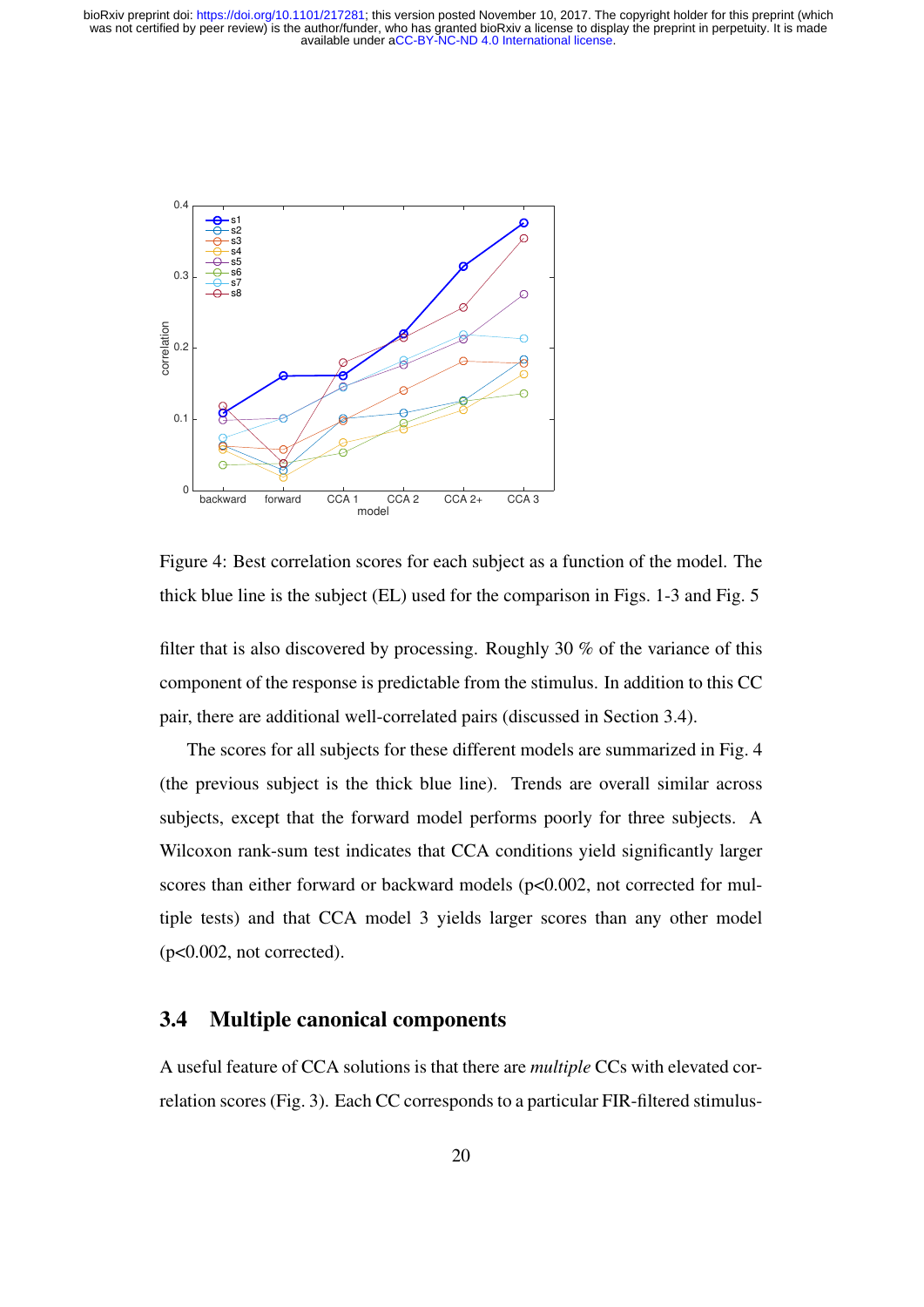envelope signal, orthogonal to those of the other CCs, and that differs from the others in spectral magnitude and/or phase. In this sense, CCA performs a decomposition of the stimulus envelope in the modulation spectrum domain (Dau et al., 1997). Each CC is also associated with a spatial- or spatio-spectrally filtered EEG signal orthogonal to those of the other components, that differs from the others in spatial pattern and/or spectral magnitude and/or phase. CCA thus also decomposes the brain response into uncorrelated components, each mapped to a component of the stimulus envelope.

Figure 5 (top) shows the magnitude transfer functions of the FIR filters corresponding to the first 12 CCs of model 3 for subject EL. For most CCs the transfer function peaks in a particular spectral region, although the peak-to-skirt ratio is usually modest (roughly 4:1 in magnitude, 16:1 in power density). Each CC appears to cover a different spectral region but with considerable overlap between CCs. In this example, the transfer functions are peaked and the peak frequencies roughly follow the order of the components, suggesting greater correlation values for lower frequencies, although the pattern is not always so neat.

Figure 5 (bottom) shows the corresponding EEG topographies, calculated as the cross-correlation between the FIR-filtered envelope signal and the raw EEG channels (the polarity of each component is arbitrary). The topography gives a rough indication of the spatial substrate of the EEG component of the CC pair. Whereas the time-courses of activation are mutually orthogonal, there is no such constraint on the associated topographies, and indeed several seem quite similar. The patterns for weaker components tend to be noisy (note the different color scales for each CC).

As argued elsewhere (de Cheveigné and Parra, 2014) it is not possible to establish a one-to-one correspondence between components and specific sources within the brain. Component waveforms are mutually uncorrelated, whereas brain activ-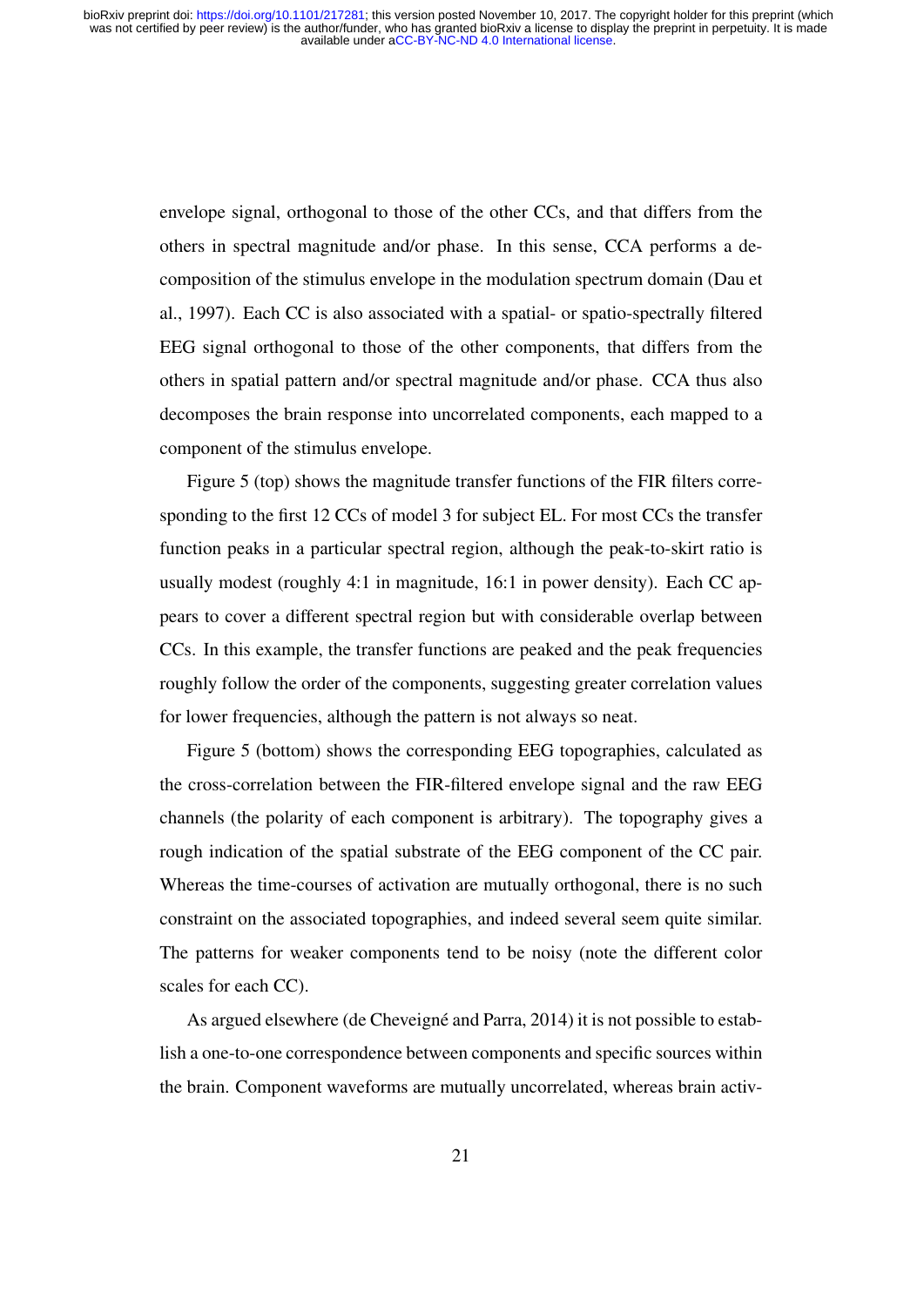

Figure 5: CCA model 3. Top: amplitude transfer functions of the first 12 CCAderived FIR filters applied to the stimulus envelope normalized to a peak value of 1, for one subject (EL). Bottom: corresponding topographies. The value at each point of the topography is the normalized cross-correlation coefficient between the EEG component waveform and the EEG channel waveform. Signs are arbitrary. Note that the color scale differs between components, reflecting the lower SNR of higher-order components.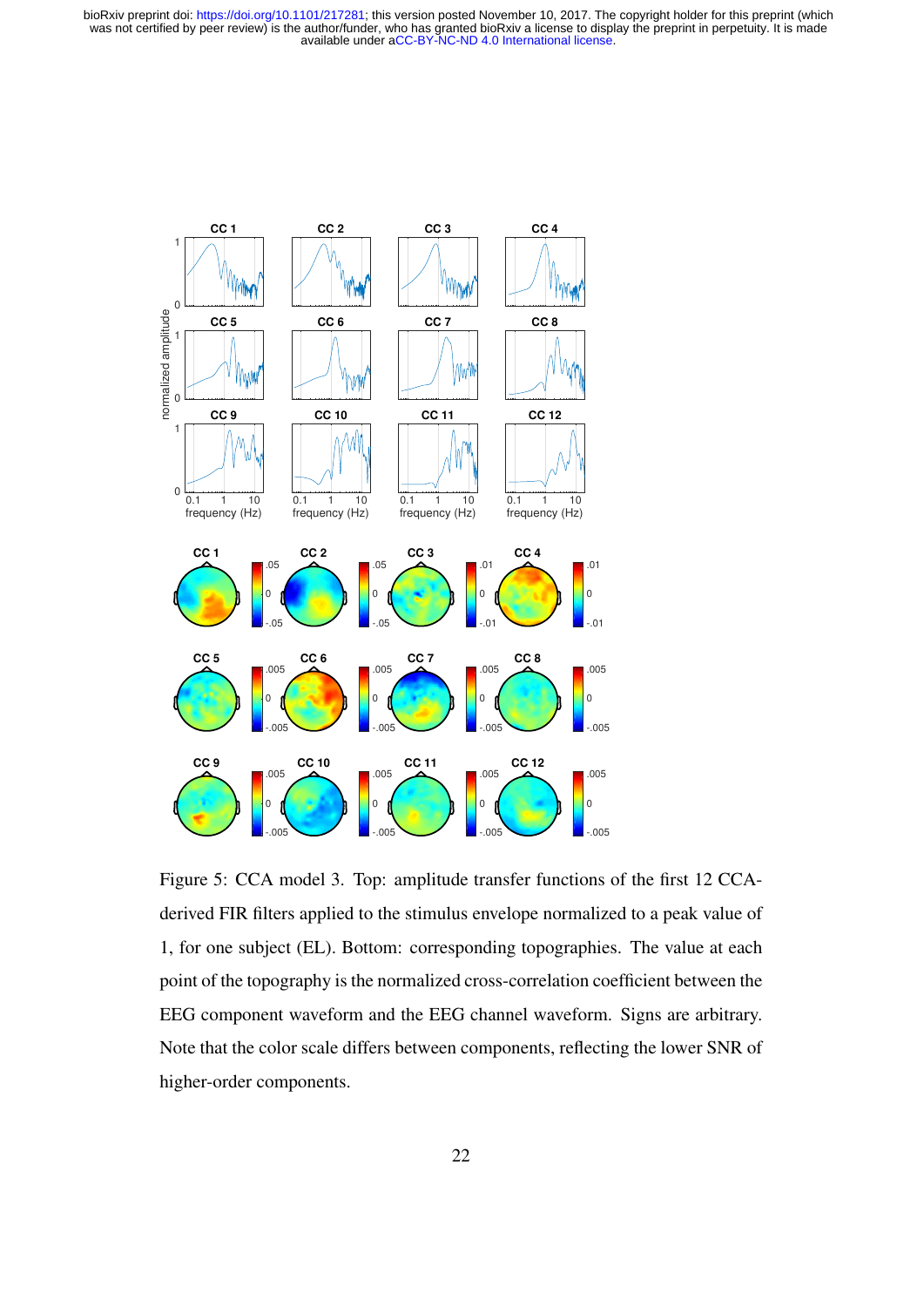ity implicated in perceptual processing is likely to be correlated between sources, and even if the sources were uncorrelated, the source-to-component mixing matrix might not be diagonal. What can be said is that the components obtained from the analysis span a subspace of the EEG data containing the stimulus-related behavior. The existence of multiple components suggests that the CCA analysis is tapping multiple components of perceptual processing within the brain.

### 3.5 Classification

Another yardstick to measure a stimulus-response model is its performance in a classification task. Here we consider the task of deciding, given segments of stimulus and EEG of duration  $T$ , whether the EEG was in response to that stimulus or to an unrelated stimulus, using correlation scores as a feature as in prior studies. Classification involves determining whether a sample belongs to either of two distributions (Duda et al., 2012), in this case those of correlation scores for matched and mismatched segments respectively. Assuming Gaussian distributions with equal variance, the performance of a one dimensional linear classifier depends on the ratio of between-class to within-class variance, that can be quantified by the dprime metric (distance between means divided by standard deviation). In the case of the forward and backward models, there is only one discriminant dimension, in the case of CCA there may be multiple discriminant dimensions.

Figure 6 (a) shows the d-prime scores for the first 6 CC pairs from CCA model 3, as a function of the size of the data segment over which the correlation between pairs is calculated. The d-prime values increase as the data segment becomes longer (as there is more information and estimates are more stable), and are greater for the first than for subsequent CC pairs. Values for the first few pairs are also greater than for the forward and backward models (Fig. 6 (c)). CC pairs that lead to large correlation scores tend to show large values of d-prime (Fig. 6 (b)),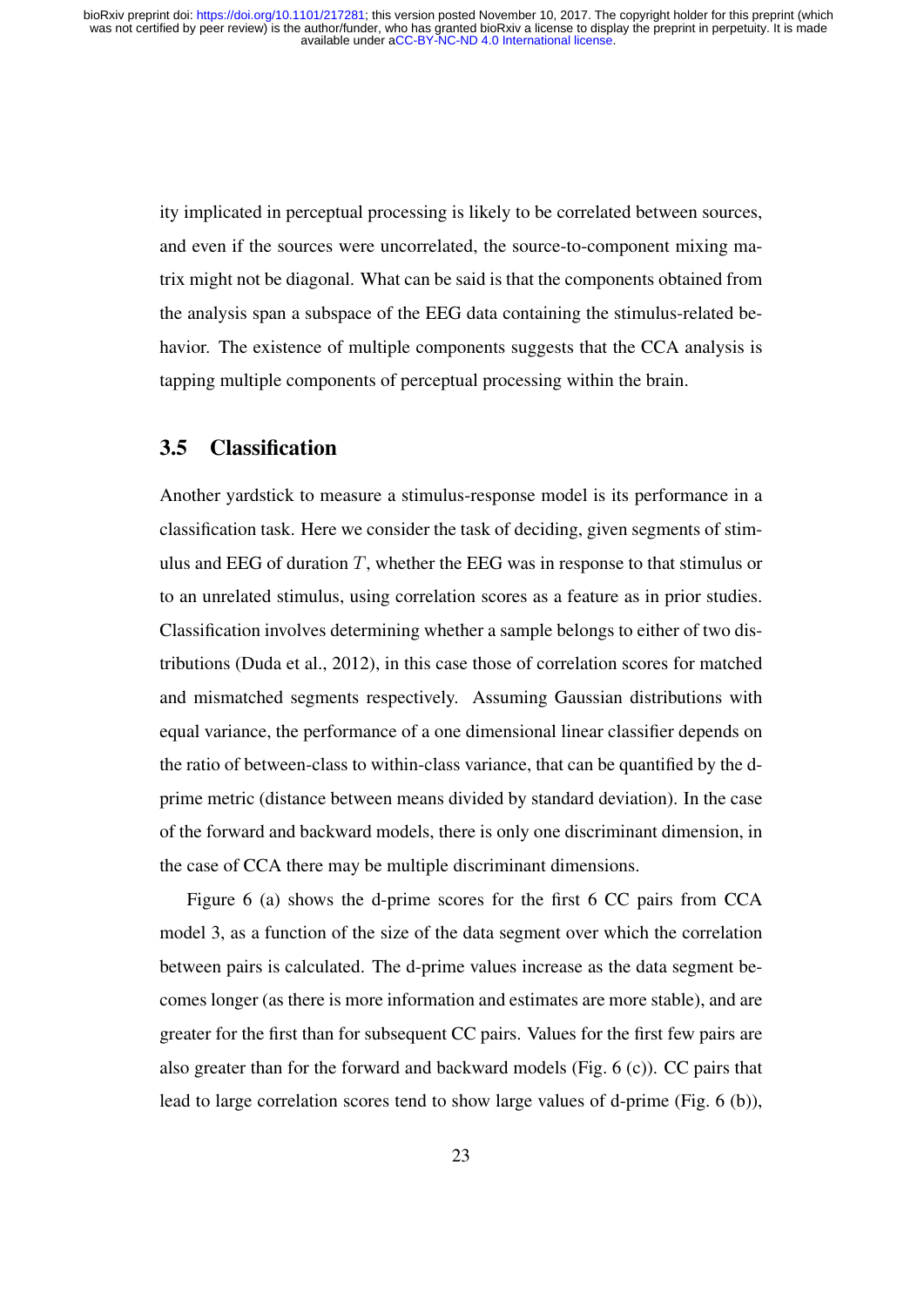although the ratio between d-prime and correlation tends to be smaller for pairs for which the component waveforms are dominated by low frequencies (coded as blue) rather than higher frequencies (coded as red). Frequency content is quantified here by calculating the centroid of the power spectrum of the component waveform.

Rather than used individually, correlation values can be combined over CC pairs using multivariate Linear Discriminant Analysis (LDA), as illustrated in Fig. 6 (c) (thick blue line) for the principal discriminant dimension. As expected, combining features from multiple CC pairs leads to better discrimination than the best CC Fig. 6 (c) (thin blue line), itself better than either the forward and backward models (red and orange lines). We chose a simple linear classifier for simplicity and ease of exposition, a companion paper describes results with more sophisticated classifiers and classification strategies.

The match-vs-mismatch task, also chosen for simplicity of exposition, differs from the cocktail-party task considered by other studies (which of two concurrent streams is attended by the listener), although it captures the main aspects of that task. Here, the classifiers were trained over a relatively large dataset (> one hour) and tested on segments of new data, analogous to what might occur in a practical system designed to control a device (see paragraph Applications of Sect. 4). Note that the durations indicated in Fig. 6 (d) do not take into account the impulse responses of filters implied in certain models, so the amount of data involved in each case may be longer. In other words, the nominal durations may not faithfully characterize the ability of a classifier to track rapid changes in attention. The issue is complex (it depends on the time scales of attention-dependent features as well as noise) and is explored in a companion paper.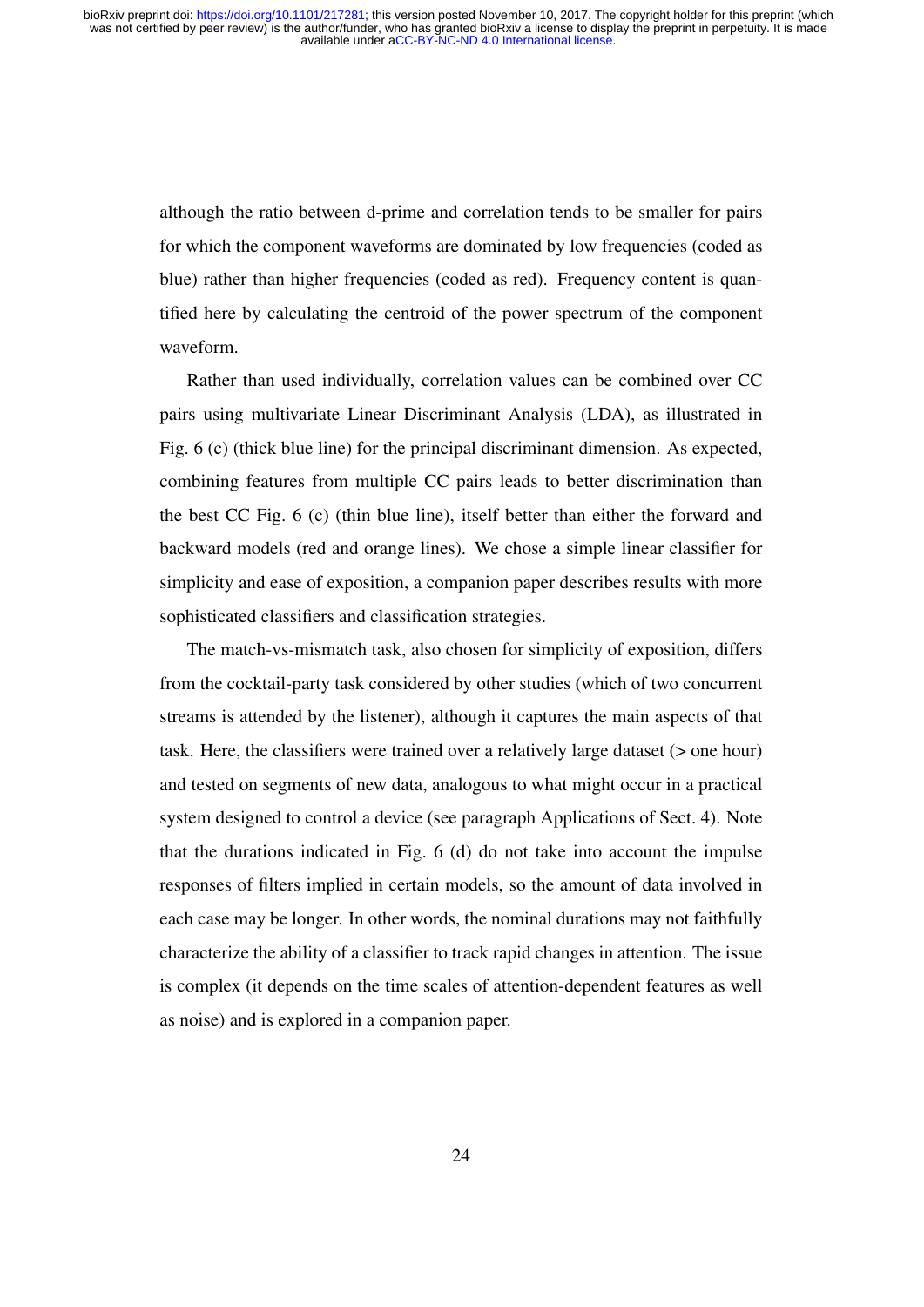

Figure 6: Match-vs-mismatch classification. (a) d-prime metric for the correlations of the first 6 CC pairs from CCA model 3, calculated over intervals of various durations. (b) Scatterplot of d-prime values (for an interval of 64s) versus correlation for all subjects and CC pairs up to rank 12. The color indicates the spectral centroid (in Hz) of the audio envelope-derived component of the pair. (b) d-prime metric for the forward and backward models, the first CC pair of CCA model 3, and the joint multivariate LDA model (thick blue line). (d) Percentage correct scores for a linear discriminant classifier for the same models as in (c).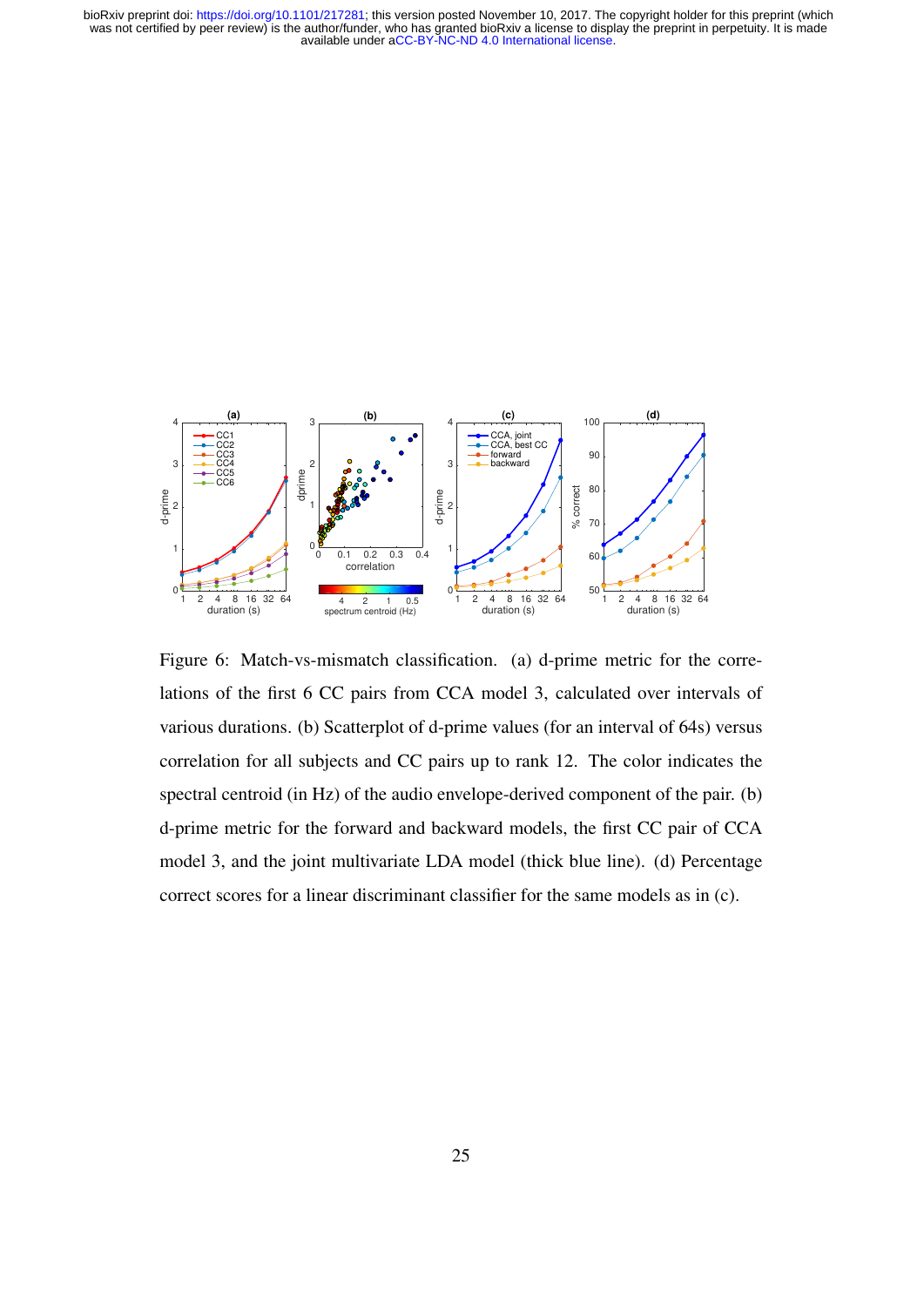## 4 Discussion

This study used CCA to measure a subspace of cortical activity well correlated with ongoing auditory stimulation (speech). CCA yielded more accurate predictions (larger correlation values) than simpler forward and backward models on the same data, and allowed better classification. The presence of multiple correlated CC pairs suggests that the analysis taps a complex cortical process involving multiple sources. The multiple discriminative dimensions support a wider range of classification schemes, and relatively good classification scores were obtained with short data segments, bringing closer the possibility of controlling an external device (for example a hearing aid) on the basis of cortical signals measured by EEG.

This study builds upon a growing body of work exploring stimulus-response relations using system-identification techniques and decoding (Lalor et al., 2009; Lalor and Foxe, 2010; Power et al., 2011; Pasley et al., 2012; Power et al., 2012; Ding and Simon, 2012; Brandmeyer et al., 2013; Ding and Simon, 2013; Ding et al., 2014; O'Sullivan et al., 2014; Koskinen and Seppä, 2014; Treder et al., 2014; Di Liberto et al., 2015; Mirkovic et al., 2015; Baltzell et al., 2016; Crosse et al., 2016; Ki et al., 2016; O'Sullivan et al., 2017; Biesmans et al., 2017; Fiedler et al., 2017; Khalighinejad et al., 2017; Fuglsang et al., 2017). Invasive measurements such as ECoG (Mesgarani and Chang, 2012; Tankus et al., 2012; Zion Golumbic et al., 2013; Chan et al., 2014; Martin et al., 2014; Leonard and Chang, 2014; Mesgarani et al., 2014; Lotte et al., 2015; Martin et al., 2015; Herff et al., 2015; Rao et al., 2017) support reconstruction of detailed spectrotemporal or symbolic representations of the stimulus, while EEG and MEG have been related to coarser representations such as the stimulus waveform envelope, as used here. Whereas ECoG samples mass electric fields relatively close to their source, the quality of EEG and MEG signals is degraded by source-to-sensor mixing and additional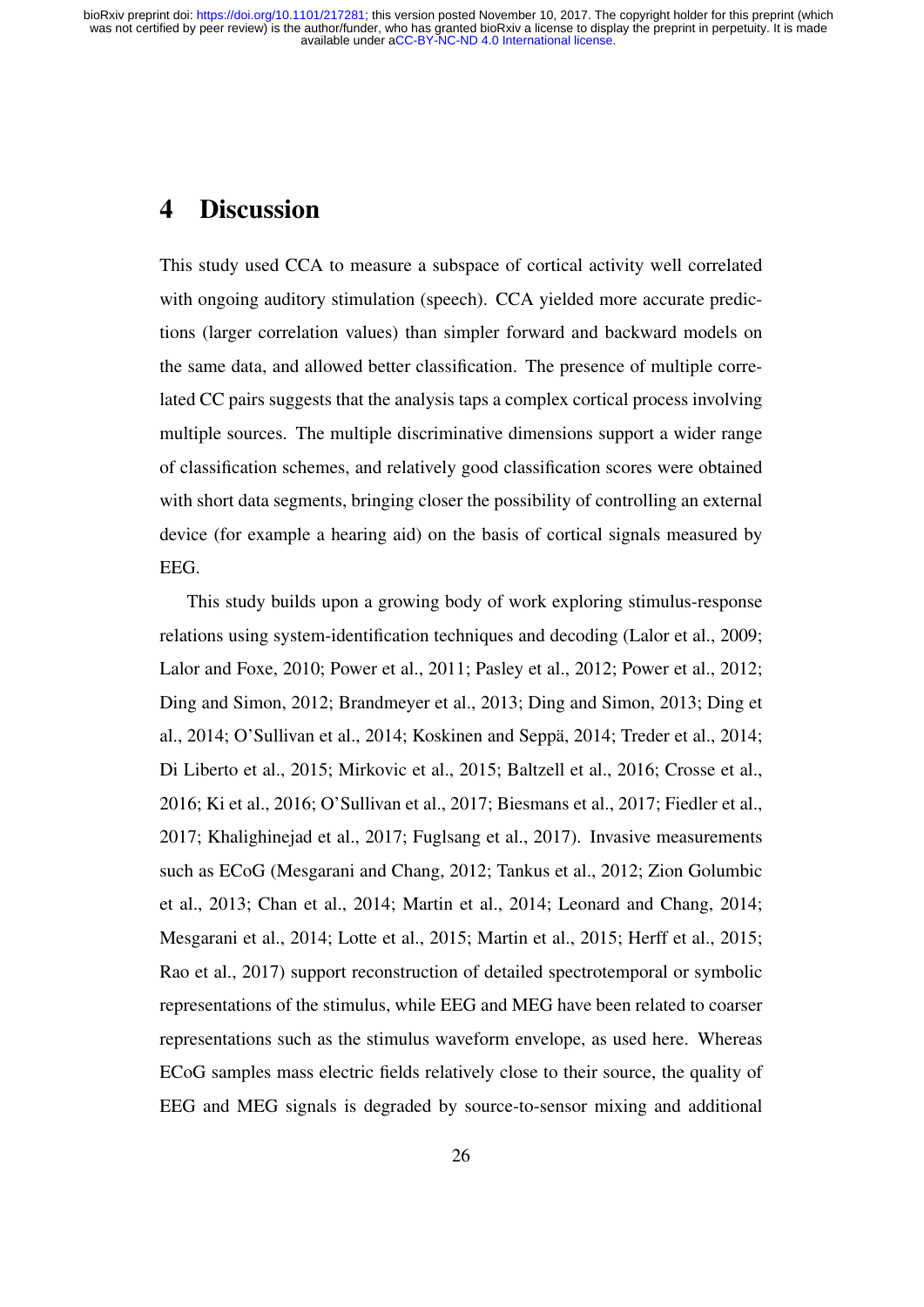sources of noise. Methods such as CCA can contribute to improve the quality of these signals.

A complex stimulus-response relationship for continuous speech Each CC pair is characterized by a *filter* applied to the speech envelope. Each such filtered envelope waveform is orthogonal to the others, and together they form an empirical decomposition that splits the stimulus envelope into components spectrally distinct in amplitude and/or phase (Fig. 5, top). This is analogous to decomposition over a *modulation filterbank*, a hypothesized component of perceptual processing (Dau et al., 1997; Ewert and Dau, 2000; Lorenzi et al., 2001; Singh and Theunissen, 2003; Joris et al., 2004; Ghitza, 2011; McDermott and Simoncelli, 2011; Giraud and Poeppel, 2012; Wang et al., 2012; Xiang et al., 2013) that has also been proposed as relevant for processing temporally modulated sounds such as speech (Elhilali et al., 2003; Sukittanon et al., 2004; Hermansky, 2010; Nemala et al., 2013). Early studies applied a bandpass filter to EEG data to optimize SNR, e.g. 2-35 Hz (Lalor and Foxe, 2010) or 2-8 Hz (O'Sullivan et al., 2014). Koskinen and Seppä (2014) applied a logarithmic filterbank (wavelet analysis) to MEG data, obtaining relatively high correlation values within each band, particularly for the lowest frequency bands. Crosse et al. (2015) performed a similar analysis on EEG data using a linear filterbank (bandwidth 2 Hz). Compared to a filterbank, the empirical decomposition provided by CCA allows filter parameters to be directly optimized in both amplitude and phase (at the risk of overfitting, see paragraph Caveats).

Each CC is also characterized by a *spatiotemporal filter* applied to the EEG data. Each filtered EEG waveform is orthogonal to the others, and together they form a decomposition of the cortical activity into components that are spectrally and/or spatially distinct. Evidence has been found for spatially differentiated re-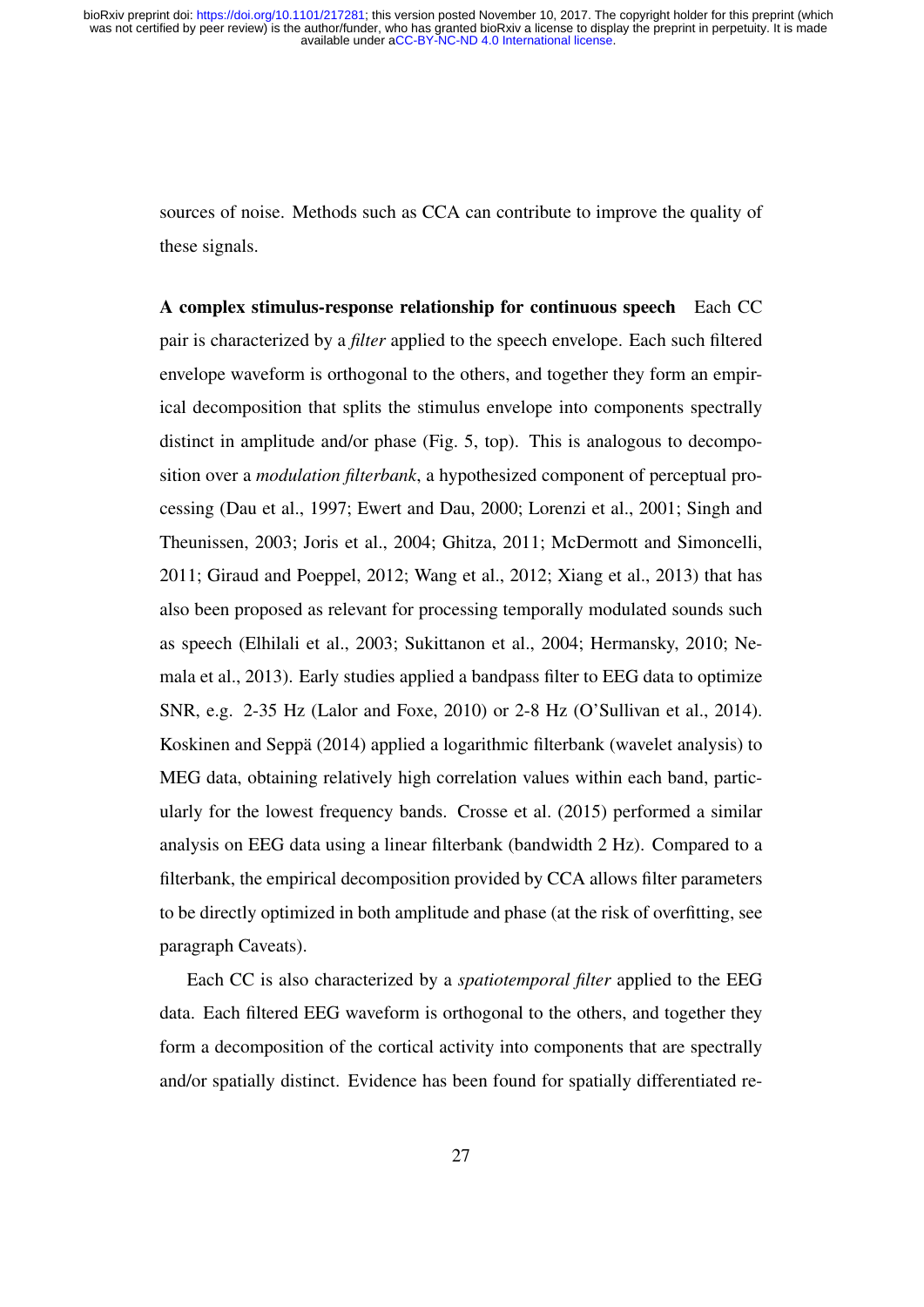> sponses as a function of selective attention (Power et al., 2012; O'Sullivan et al., 2014; Fuglsang et al., 2017), linguistic competence (Brandmeyer et al., 2013), intelligibility (Tiitinen et al., 2012), phonemic feature (Khalighinejad et al., 2017), or modulation frequency band (Wang et al., 2012; Koskinen and Seppä, 2014). The general pattern suggests an early response to acoustic features from primary regions, and later responses to higher-order features (e.g. phonetic) from multiple secondary cortical regions (Norman-Haignere et al., 2015). CCA captures this spatially distributed and temporally-staggered activity, although, as mentioned earlier, there is not a one-to-one correspondence between components and neural sources. Compared to spatial filters, spatiotemporal filters offer greater flexibility to tailor spatial filtering according to the spectral properties of target and/or interfering sources, again at the expense of an increased risk of overfitting (see paragraph Caveats).

> Canonical Correlation Analysis. CCA is a powerful tool to find linear transforms to apply to time series of brain data (Correa et al., 2010a; Dähne et al., 2015). Like PCA it produces component time series that are mutually decorrelated, but whereas PCA maximizes variance, CCA is designed to maximize correlation with a second set of time series. CCA is symmetrical with respect to the datasets, and thus a similar transform is found for the second set that maximizes correlation with the first. Components come by pairs (canonical correlates), the first pair consisting of the linear combinations of either data set with the highest possible correlation between them.

> CCA is intended for multichannel data, but can be applied to single channel data by augmenting them with time-shifts. The solution (linear combination of time-shifted data) can then be understood as an *FIR filter*, the effect of which is to equalize the spectrum of the time series so as to maximize its correlation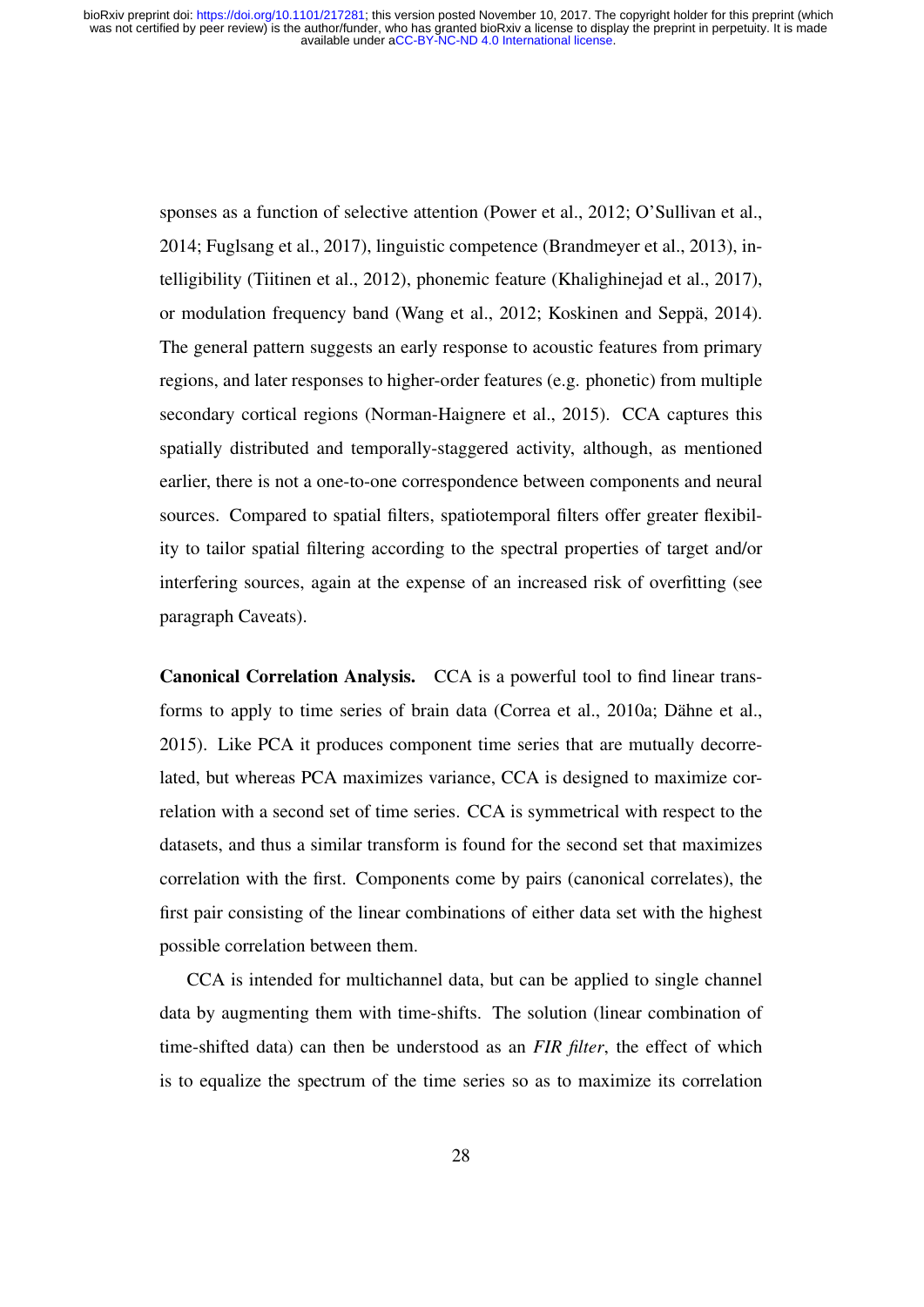with the other dataset. Applying time shifts to multichannel data results in *multichannel FIR filters* that exploit both spectral and spatial structure. The time shifts can also be replaced by other convolutional transforms (such as the logarithmic filterbank we used here). Finally, applying nonlinear transforms to the data before CCA allows it to capture non-linear relations between data sets, that can also be found using deep learning techniques (Bießmann et al., 2009; Andrew et al., 2013; Dähne et al., 2015; Wang et al., 2015; Tang et al., 2017). CCA is a flexible tool to discover complex convolutional and non-linear relations between sets, but this flexibility is of course offset by the risk of overfitting entailed by the many parameters involved (see paragraph Caveats).

In a recent study CCA was used to characterize auditory and audio-visual EEG responses (Dmochowski et al., 2017). They applied time-shifts to the stimulus representation but not both stimulus and EEG, and they did not consider a convolutional basis other than time shifts, both of which provided significant improvements in our study. CCA was used by Biesmans et al. (2017) to combine information across channels of an auditory filterbank to maximize correlation with EEG, and by Koskinen and Seppä (2014) to maximize trial-to-trial reproducibility before relating stimuli to responses. CCA is one example of a wider class of methods that apply linear transforms to EEG to isolate components correlated between datasets (Bießmann et al., 2009; Dmochowski et al., 2012; Lankinen et al., 2014; Dmochowski et al., 2015; Sturm et al., 2015; Biesmans et al., 2017) or between modalities (Correa et al., 2010b; Sui et al., 2013).

Caveats and cautions. As any data-driven analysis technique, CCA is prone to overfitting and circularity (Kriegeskorte et al., 2009), and the risk may be aggravated if multiple transforms of the data (convolutional and non-linear) are included. Overfitting may be detected and to some degree remediated using standard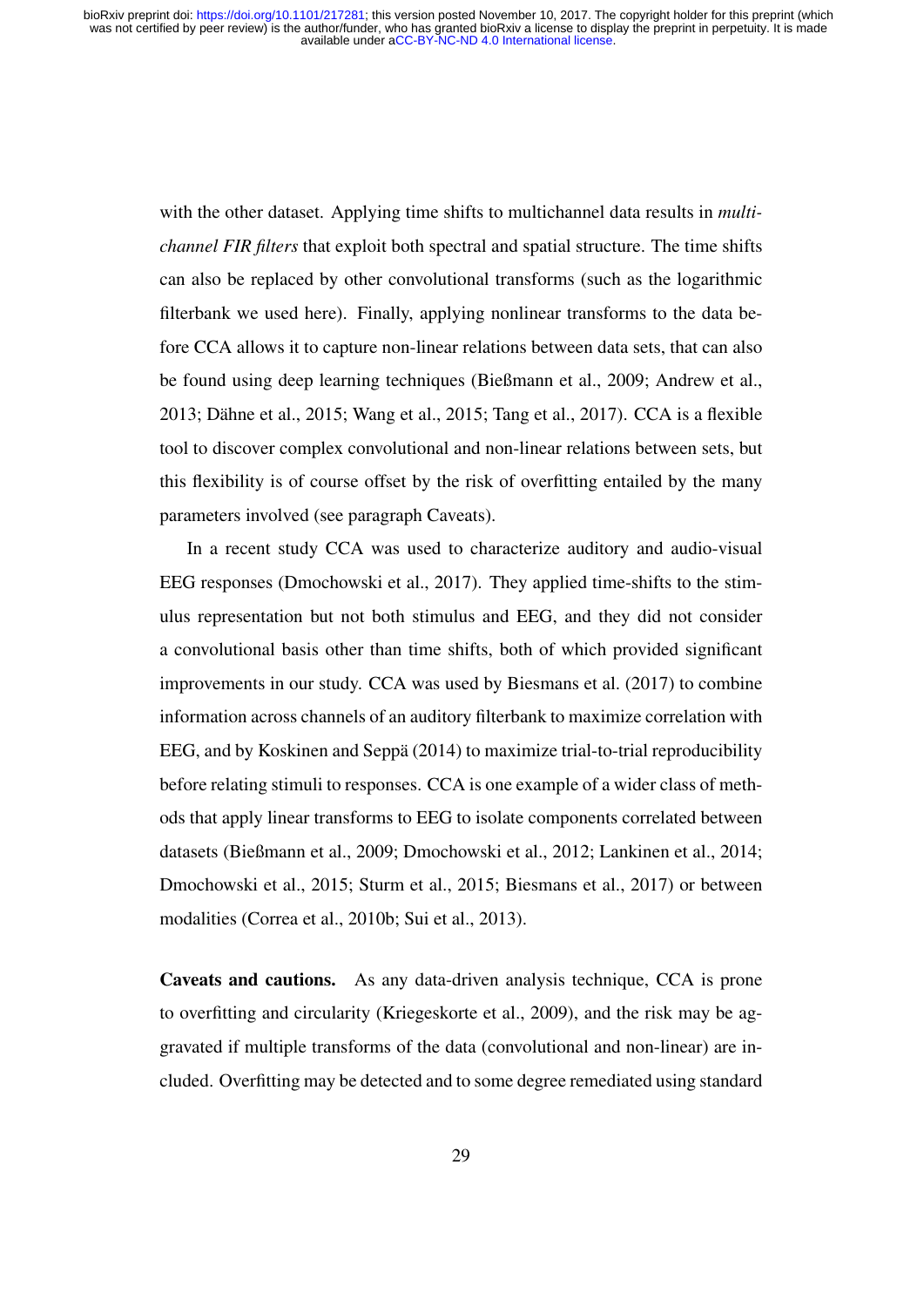cross-validation and surrogate data techniques, and the tendency to overfit limited by dimensionality reduction, regularization, or prior constraints (Jiang and Guo, 2007; Lahti et al., 2009; Andrew et al., 2013). While dimensionality reduction and regularization are closely related, we prefer the former as it allows dimensionality to be reduced based on criteria other than that optimized by CCA (e.g. spectral content, or repeatability), and competing models can be put on a similar footing by giving them the same number of free parameters.

CCA, based on least-squares minimization, is prone to large-amplitude outliers and glitches that may dominate the solution. It may also pick up artifacts that happen to be correlated between data sets, such as power line interference, linear trends, or filtering transients. Introducing time shifts (or filters) allows CCA to synthesize filters that isolate particular frequency regions, leading to higher correlation scores (compare CCA model 2 and 3 to CCA model 1). However, higher correlation might also arise merely from the greater serial correlation introduced by lowpass or narrowband filtering, that reduces the degrees of freedom within the data and thus exacerbates overfitting. Indeed, we observed that, for a given value of correlation, discriminability (d') tends to be lower for components dominated by lower frequencies (Fig. 6 (b)).

Figure 6 (d) reports classification scores for data segments as short as 1 s, but it should be noted that these nominal durations do *not* include the length of the FIR filters. This should be taken into account when comparing models, or judging the ability of an algorithm to track fast changes in an application (see next paragraph).

Relevance for applications. A motivation for this study was to develop a method to steer an auditory assistive device (e.g. hearing aid) using brain signals. Several studies have shown that it is possible to determine which sound source among several is the focus of attention using EEG (Power et al., 2012; O'Sullivan et al.,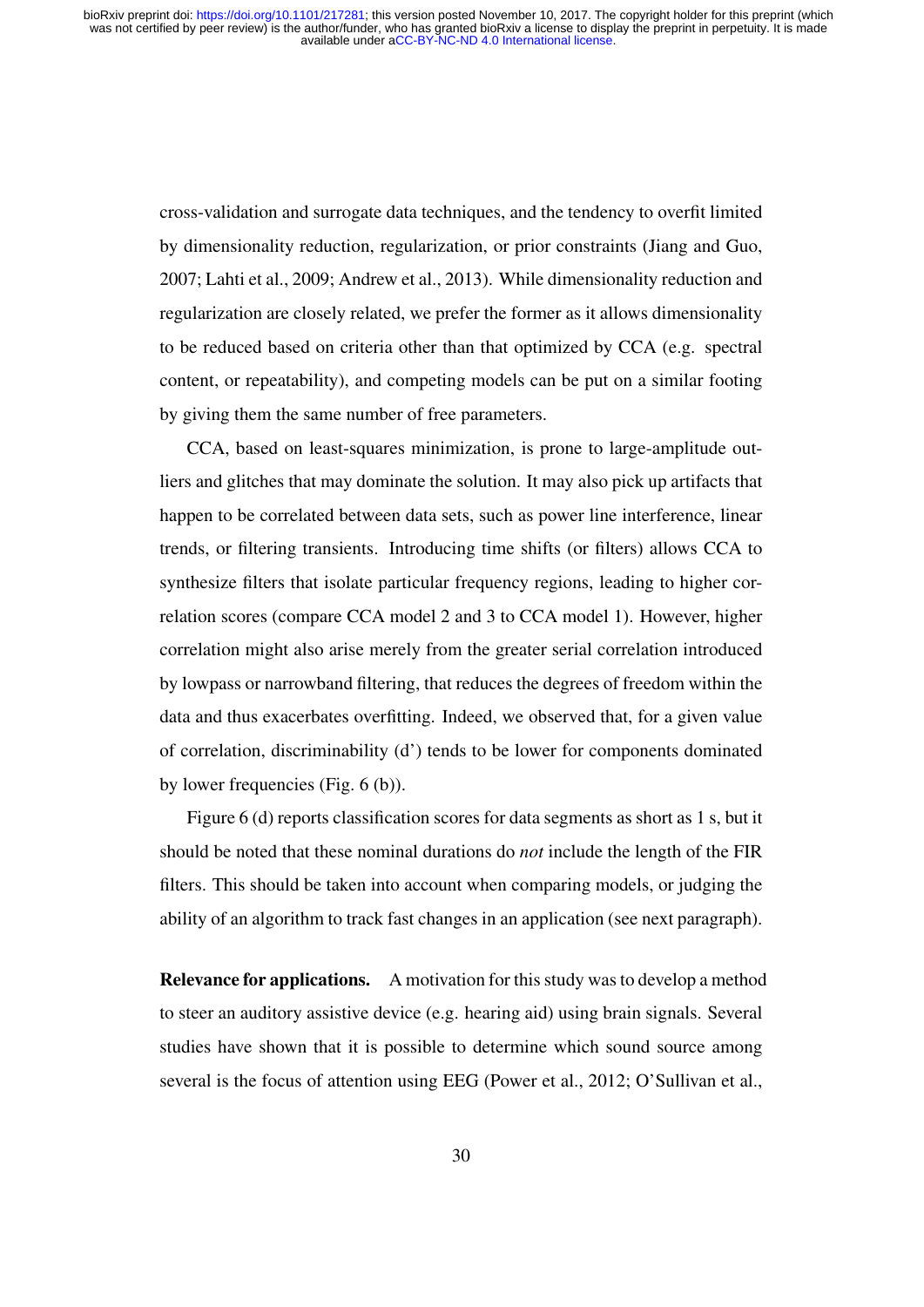2014; Mirkovic et al., 2015; Fuglsang et al., 2017; Ki et al., 2016; Biesmans et al., 2017). Good performance has been reported for stimulus-response data of long duration (e.g. 30 or 60 s) for some subjects, but accuracy falls short of what would be needed for real-time control in a usable device. For example, a 95% accuracy (as reported by Biesmans et al. (2017) for their best subject at 30 s duration) would amount to one error in every 20 decisions. An error rate such as this is likely to be frustrating for a user, and having to wait tens of seconds for a decision is also not acceptable.

CCA brings our goal closer in at least three ways. The first is by allowing the representations of both stimulus and response to be optimized jointly, leading to higher correlation scores (Fig. 4) and better classification (Fig. 6). The second is by providing *multiple* discriminant measures that support multivariate classification as illustrated here with a simple multivariate LDA classifier (Fig. 6 (d)). The third is by providing a flexible framework that can harness additional streams of information (for example non-linear transforms of the data). The best scores reported here (Fig. 6) still fall short of what is needed for a useful device, but the CCA methodology opens many routes that may lead to better performance. In our opinion the value of CCA lies less in the scores reported here, however encouraging, as in the potential it offers for further development. A companion paper describes results with more sophisticated classifiers based on CCA.

The computational costs associated with CCA are mild. The solution requires eigendecomposition of a covariance matrix that can be calculated incrementally and updated in real time, and efficient standard methods are available for eigendecomposition. Once the solution has been derived, processing amounts merely to application of a multichannel FIR (Eqs. 4 and 5).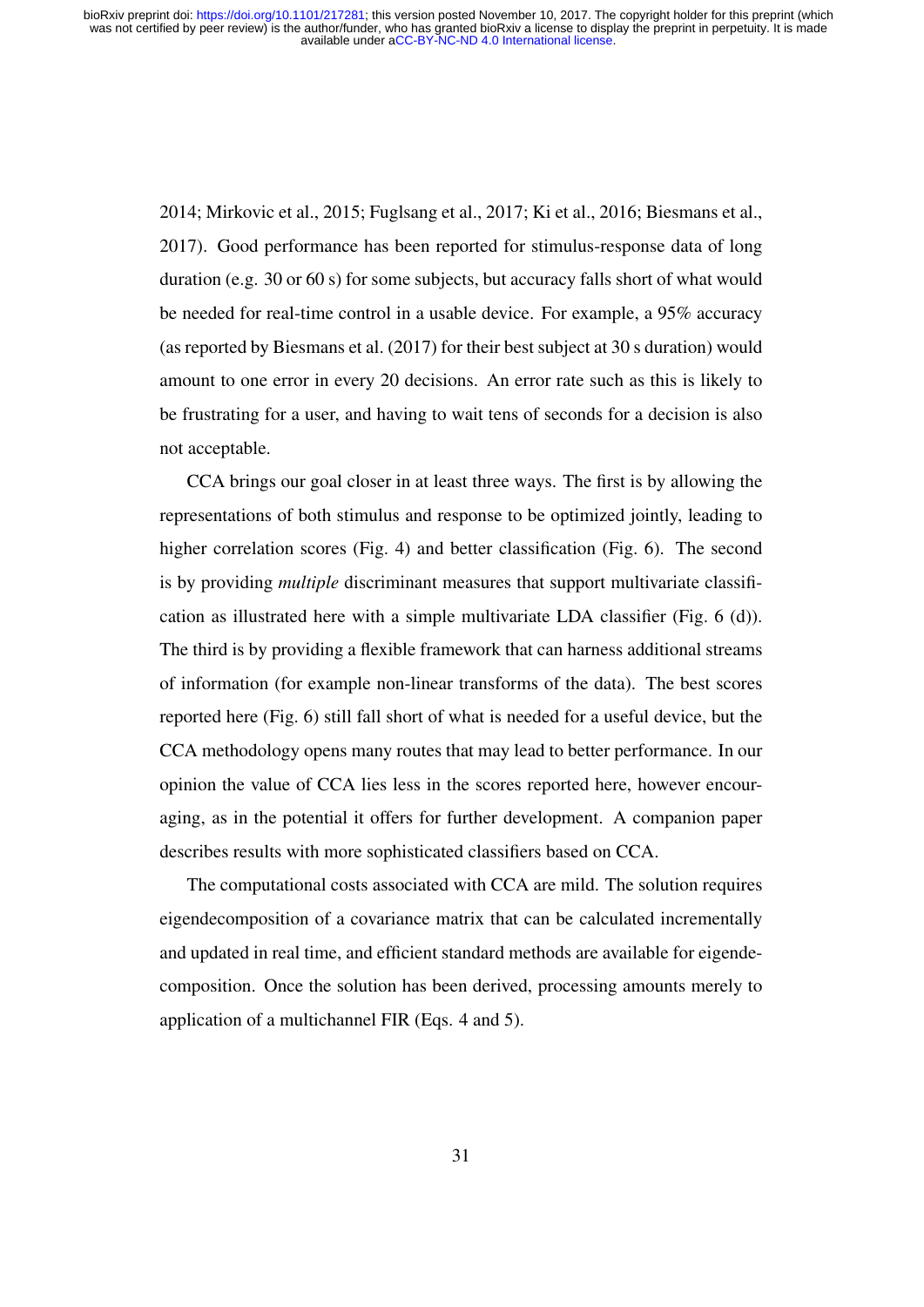# **Conclusion**

CCA strips the brain response of variance unrelated to the stimulus, and the stimulus of variance that does not affect the brain response, and thus improves our observation of the relation between stimulus and response. The best performing CCA model produced multiple component pairs, each consisting of a FIR filter applied to the stimulus waveform, and a multichannel FIR filter (spatiotemporal filter) applied to the EEG signal. The spatial signatures of these filters were diverse, suggesting that the analysis is sensitive to multiple neural sources, although there is no simple mapping of components to sources. Each pair was also associated with a different FIR filter applied to the stimulus envelope, indicating sensitivity to different rates of change. Signal components isolated by CCA supported effective classification, in particular thanks to the fact that multiple discriminative components are available, bringing closer the perspective of a cognitively-controlled device based on recording of attention-sensitive correlates of auditory stimulation. CCA is of great interest as a tool to explore the effectiveness of transforms (e.g. nonlinear or convolutional) applied to the data, to further our understanding of perceptual processes and increase the effectiveness of applications.

### Acknowledgements

This work was supported by the EU H2020-ICT grant 644732 (COCOHA), and grants ANR-10-LABX-0087 IEC and ANR-10-IDEX-0001-02 PSL\*, as well as a Ulysses grant (2015) from the French Ministry of Foreign Affairs and the Irish Research Council. It draws on work performed at the 2015 and 2016 Telluride Neuromorphic Engineering workshops. Giovanni Di Liberto was supported by an Irish Research Council Government (GOIPG, 2013-2017) of Ireland Postgraduate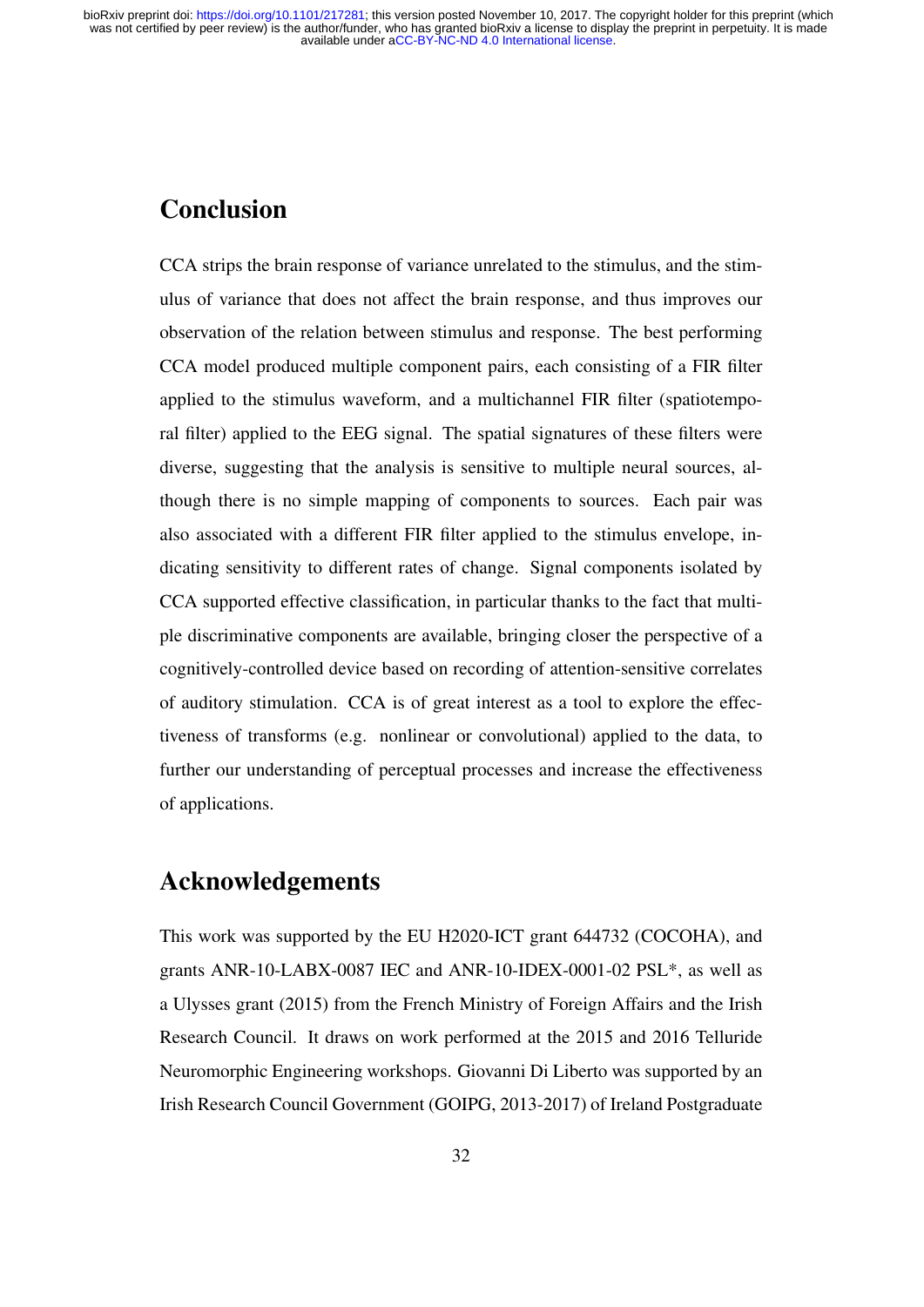Scholarship.

### References

- Andrew G, Arora R, Bilmes J, Livescu K (2013) Deep Canonical Correlation Analysis. *Proceedings of the 30th International Conference on Machine Learning (ICML-13)* 28:1247–1255.
- Baltzell LS, Horton C, Shen Y, Richards VM, D'Zmura M, Srinivasan R (2016) Attention selectively modulates cortical entrainment in different regions of the speech spectrum. *Brain Research* 1644:203–212.
- Biesmans W, Das N, Francart T, Bertrand A (2017) Auditory-Inspired Speech Envelope Extraction Methods for Improved EEG-Based Auditory Attention Detection in a Cocktail Party Scenario. *IEEE Transactions on Neural Systems and Rehabilitation Engineering* 25:402–412.
- Bießmann F, Meinecke FC, Gretton A, Rauch A, Rainer G, Logothetis NK, Müller KR (2009) Temporal kernel CCA and its application in multimodal neuronal data analysis. *Machine Learning* 79:5–27.
- Brandmeyer A, Farquhar JD, McQueen JM, Desain PW (2013) Decoding Speech Perception by Native and Non-Native Speakers Using Single-Trial Electrophysiological Data. *PLoS ONE* 8.
- Chan AM, Dykstra AR, Jayaram V, Leonard MK, Travis KE, Gygi B, Baker JM, Eskandar E, Hochberg LR, Halgren E, Cash SS (2014) Speech-specific tuning of neurons in human superior temporal gyrus. *Cerebral Cortex* 24:2679–2693.
- Correa NM, Adali T, Li YO, Calhoun VD (2010a) Canonical correlation anal-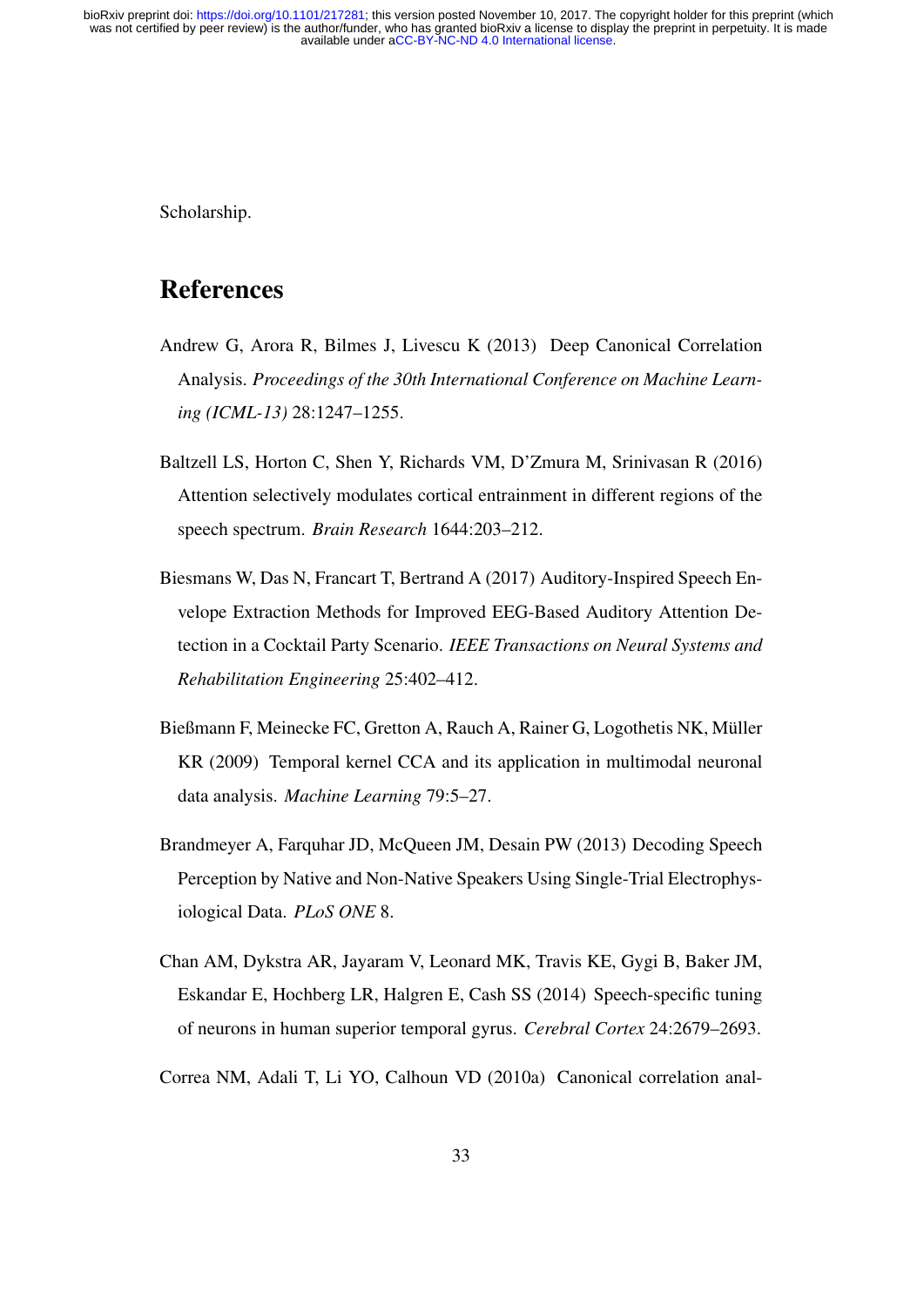> ysis for data fusion and group inferences. *IEEE Signal Processing Magazine* July:39–50.

- Correa NM, Eichele T, Adalı T, Li YO, Calhoun VD (2010b) Multi-set canonical correlation analysis for the fusion of concurrent single trial ERP and functional MRI. *Neuroimage* 50:1438–1445.
- Crosse MJ, Butler JS, Lalor EC (2015) Congruent Visual Speech Enhances Cortical Entrainment to Continuous Auditory Speech in Noise-Free Conditions. *Journal of Neuroscience* 35:14195–14204.
- Crosse MJ, Di Liberto GM, Bednar A, Lalor EC (2016) The Multivariate Temporal Response Function (mTRF) Toolbox: A MATLAB Toolbox for Relating Neural Signals to Continuous Stimuli. *Frontiers in Human Neuroscience* 10:604.
- Dähne S, Bießman F, Samek W, Haufe S, Goltz D, Gundlach C, Villringer A, Fazli S, Müller KR (2015) Multivariate Machine Learning Methods for Fusing Functional Multimodal Neuroimaging Data. *Proceedings of the IEEE* 103:1–22.
- Dau T, Kollmeier B, Kohlrausch A (1997) Modeling auditory processing of amplitude modulation. I. Detection and masking with narrow-band carriers. *Journal of the Acoustical Society of America* 102:2892–2905.
- de Cheveigné A (2012) Quadratic component analysis. *NeuroImage* 59:3838–3844.
- de Cheveigné A (2016) Sparse Time Artifact Removal. *Journal of Neuroscience Methods* 262:14–20.
- de Cheveigné A, Parra LC (2014) Joint decorrelation, a versatile tool for multichannel data analysis. *NeuroImage* 98:487–505.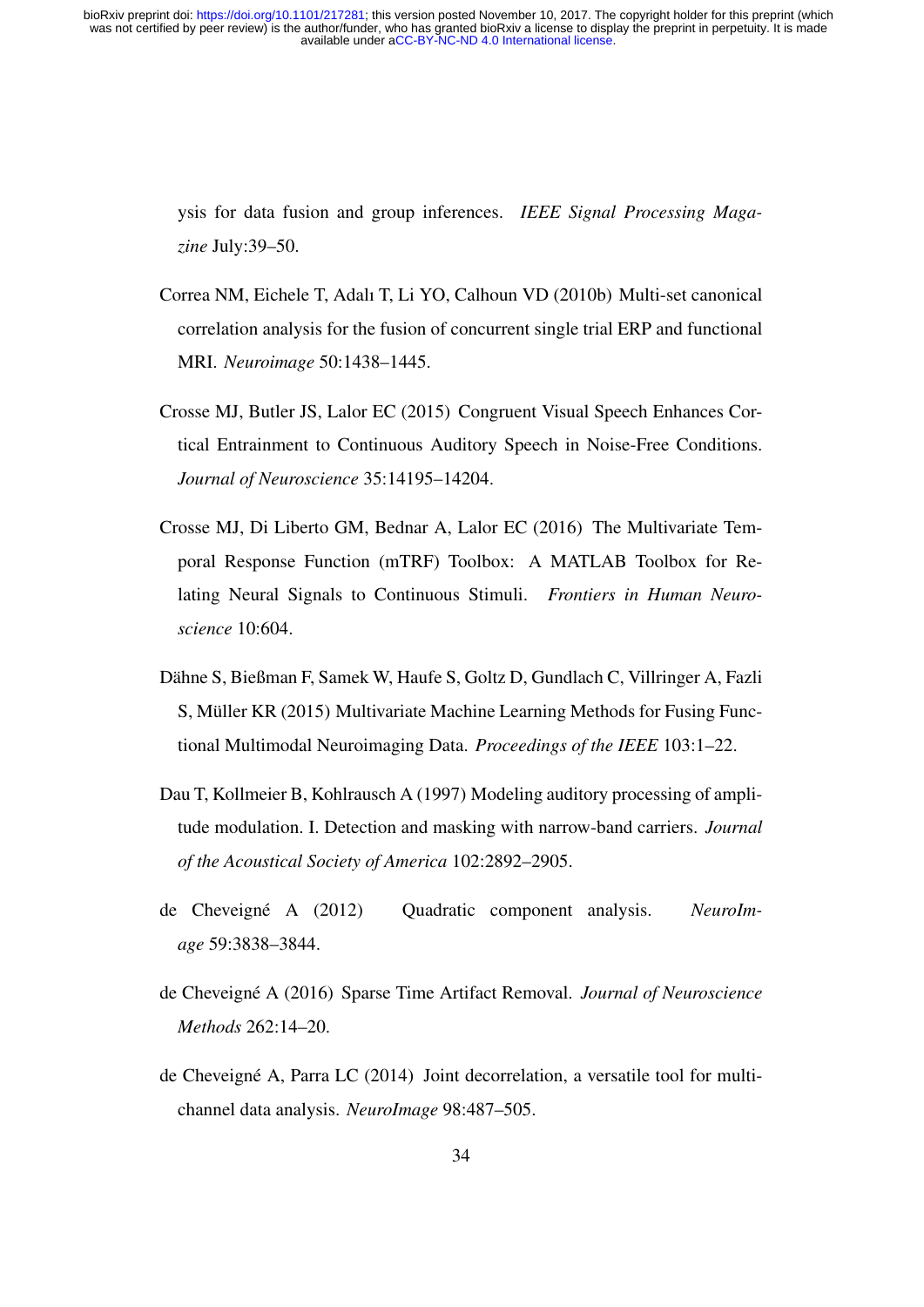- Di Liberto GM, O'Sullivan JA, Lalor EC (2015) Low-Frequency Cortical Entrainment to Speech Reflects Phoneme-Level Processing. *Current Biology* 25:2457–2465.
- Ding N, Simon JZ (2012) Neural coding of continuous speech in auditory cortex during monaural and dichotic listening. *Journal of Neurophysiology* 107:78–89.
- Ding N, Simon JZ (2013) Adaptive Temporal Encoding Leads to a Background Insensitive Cortical Representation of Speech. *Journal of Neurosciencei* 33:5728–5735.
- Ding N, Chatterjee M, Simon JZ (2014) Robust cortical entrainment to the speech envelope relies on the spectro-temporal fine structure. *NeuroImage* 88:41–46.
- Dmochowski JP, Greaves AS, Norcia AM (2015) Maximally reliable spatial filtering of steady state visual evoked potentials. *NeuroImage* 109:63–72.
- Dmochowski JP, Ki JJ, DeGuzman P, Sajda P, Parra LC (2017) Extracting multidimensional stimulus-response correlations using hybrid encoding-decoding of neural activity. *NeuroImage* pp. 1–13.
- Dmochowski JP, Sajda P, Dias J, Parra LC (2012) Correlated Components of Ongoing EEG Point to Emotionally Laden Attention A Possible Marker of Engagement? *Frontiers in Human Neuroscience* 6:112.
- Duda RO, Hart PE, Stork DG (2012) *Pattern classification* John Wiley & Sons.
- Elhilali M, Chi T, Shamma SA (2003) A spectro-temporal modulation index (STMI) for assessment of speech intelligibility. *Speech Communication* 41:331–348.
- Ewert SD, Dau T (2000) Characterizing frequency selectivity for envelope fluctuations. *Journal of the Acoustical Society of America* 108:1181–96.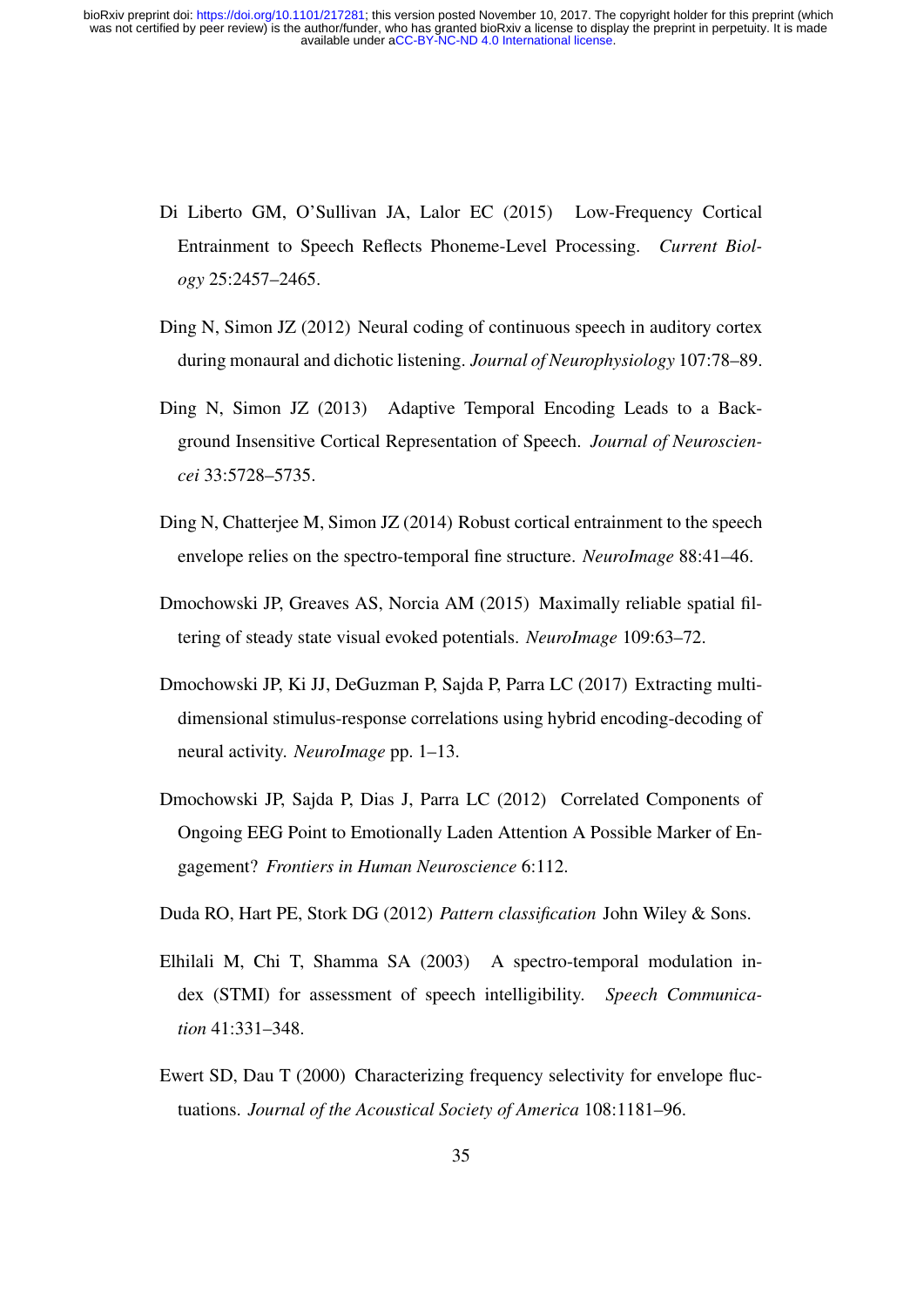- Fiedler L, Wöstmann M, Graversen C, Brandmeyer A, Lunner T, Obleser J (2017) Single-channel in-ear-EEG detects the focus of auditory attention to concurrent tone streams and mixed speech. *Journal of Neural Engineering* 14:036020.
- Fuglsang SA, Dau T, Hjortkjær J (2017) Noise-robust cortical tracking of attended speech in real-world acoustic scenes. *NeuroImage* 156:435–444.
- Ghitza O (2011) Linking speech perception and neurophysiology: Speech decoding guided by cascaded oscillators locked to the input rhythm. *Frontiers in Psychology* 2:1–13.
- Giraud Al, Poeppel D (2012) Cortical oscillations and speech processing: emerging computational principles and operations. *Nature Neuroscience* 15:511–517.
- Herff C, Heger D, de Pesters A, Telaar D, Brunner P, Schalk G, Schultz T (2015) Brain-to-text: Decoding spoken phrases from phone representations in the brain. *Frontiers in Neuroscience* 9:1–11.
- Hermansky H (2010) History of modulation spectrum in ASR In *2010 IEEE International Conference on Acoustics, Speech and Signal Processing*, pp. 5458–5461. IEEE.
- Hotelling H (1936) Relations Between Two Sets of Variates. *Biometrika* 28:321–377.
- Jiang Y, Guo P (2007) Regularization Versus Dimension Reduction, Which Is Better? *Advances in Neural Networks–ISNN 2007* pp. 474–482.
- Joris PX, Schreiner CE, Rees a (2004) Neural processing of amplitude-modulated sounds. *Physiological Review* 84:541–577.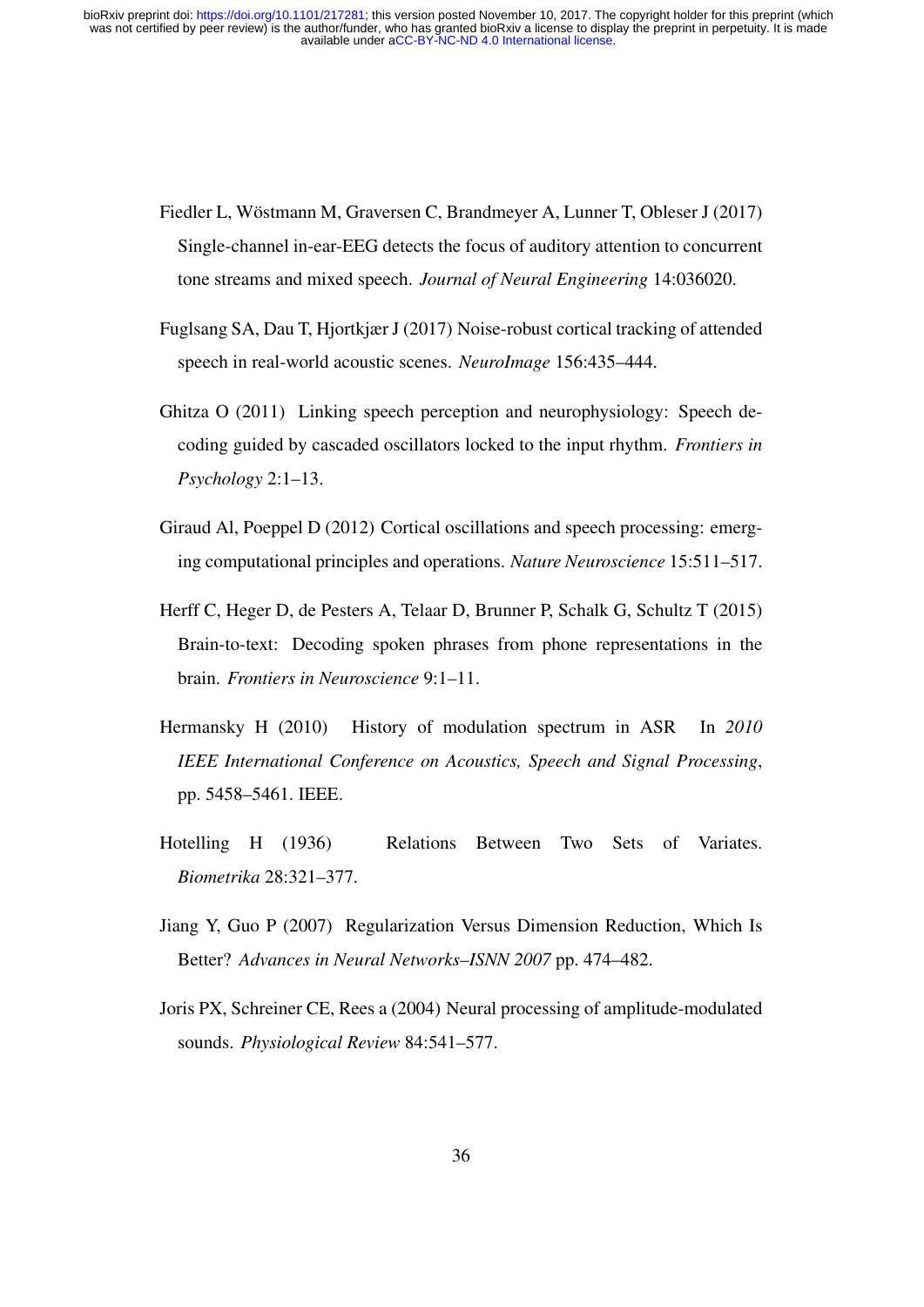- Khalighinejad B, Cruzatto da Silva G, Mesgarani N (2017) Dynamic Encoding of Acoustic Features in Neural Responses to Continuous Speech. *Journal of Neuroscience* 37:2176–2185.
- Ki J, Kelly S, Parra LC (2016) Attention strongly modulates reliability of neural responses to naturalistic narrative stimuli. *Journal of Neuroscience* 36:3092–3101.
- Koskinen M, Seppä M (2014) Uncovering cortical MEG responses to listened audiobook stories. *NeuroImage* 100:263–270.
- Kriegeskorte N, Simmons WK, Bellgowan PSF, Baker CI (2009) Circular analysis in systems neuroscience: the dangers of double dipping. *Nature Neuroscience* 12:535–540.
- Lahti L, Myllykangas S, Knuutila S, Kaski S (2009) Dependency detection with similarity constraints. *Machine Learning for Signal Processing XIX - Proceedings of the 2009 IEEE Signal Processing Society Workshop, MLSP 2009* .
- Lalor EC, Power AJ, Reilly RB, Foxe JJ (2009) Resolving Precise Temporal Processing Properties of the Auditory System Using Continuous Stimuli. *Journal of Neurophysiology* 102:349–359.
- Lalor EC, Foxe JJ (2010) Neural responses to uninterrupted natural speech can be extracted with precise temporal resolution. *European Journal of Neuroscience* 31:189–193.
- Lankinen K, Saari J, Hari R, Koskinen M (2014) Intersubject consistency of cortical MEG signals during movie viewing. *NeuroImage* 92:217–224.
- LeCun Y, Bengio Y, Hinton G (2015) Deep learning. *Nature* 521:436–444.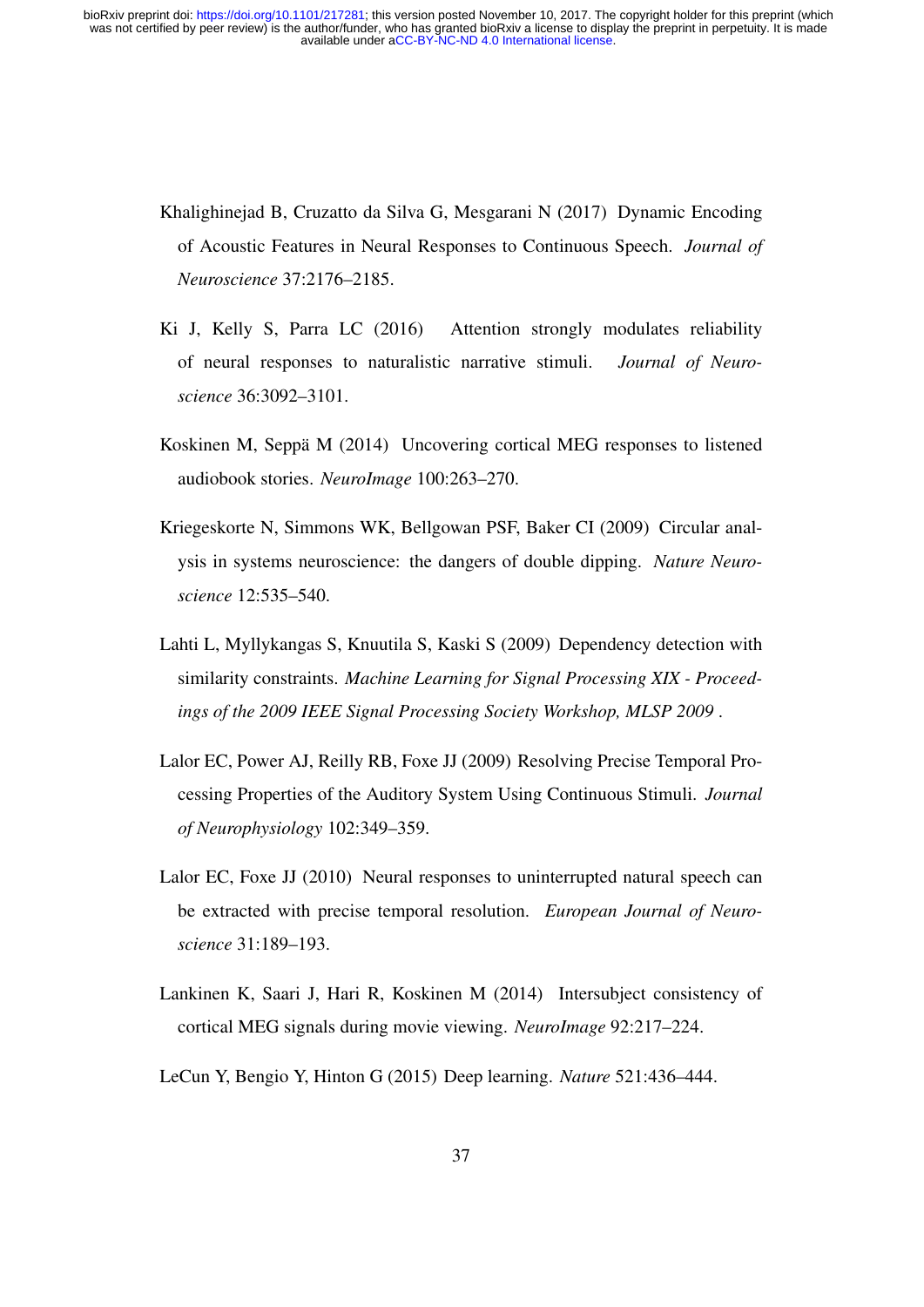- Leonard MK, Chang EF (2014) Dynamic speech representations in the human temporal lobe. *Trends in Cognitive Sciences* 18:472–479.
- Lorenzi C, Soares C, Vonner T (2001) Second-order temporal modulation transfer functions. *Journal of the Acoustical Society of America* 110:1030–1038.
- Lotte F, Brumberg JS, Brunner P, Gunduz A, Ritaccio AL, Guan C, Schalk G (2015) Electrocorticographic representations of segmental features in continuous speech. *Frontiers in human neuroscience* 9:1–13.
- Martin S, Brunner P, Holdgraf C, Heinze HJ, Crone NE, Rieger J, Schalk G, Knight RT, Pasley BN (2014) Decoding spectrotemporal features of overt and covert speech from the human cortex. *Frontiers in neuroengineering* 7:14.
- Martin S, Millàn JdR, Knight RT, Pasley BN (2015) The use of intracranial recordings to decode human language: Challenges and opportunities. *Brain and Language* .
- McDermott JH, Simoncelli EP (2011) Sound texture perception via statistics of the auditory periphery: Evidence from sound synthesis. *Neuron* 71:926–940.
- Mesgarani N, Chang EF (2012) Selective cortical representation of attended speaker in multi-talker speech perception. *Nature* 485:233–6.
- Mesgarani N, Cheung C, Johnson K, Chang EF, Francisco S (2014) Phonetic Feature Encoding in Human Superior Temporal Gyrus. *Science* 343:1006–1010.
- Mirkovic B, Debener S, Jaeger M, Vos MD (2015) Decoding the attended speech stream with multi-channel EEG: implications for online, daily-life applications. *Journal of Neural Engineering* 12:046007.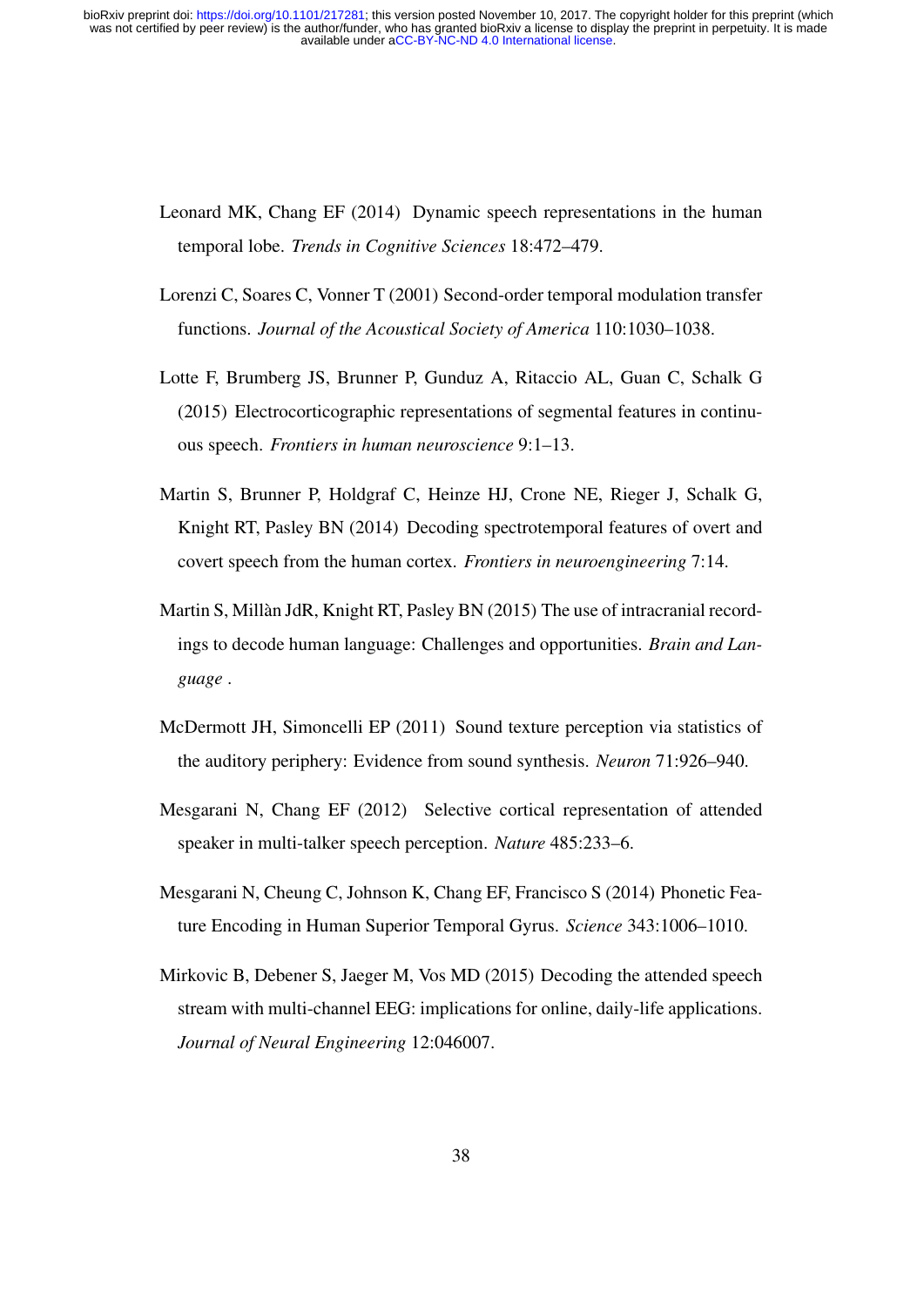- Nemala SK, Patil K, Elhilali M (2013) A multistream feature framework based on bandpass modulation filtering for robust speech recognition. *IEEE Transactions on Audio, Speech and Language Processing* 21:416–426.
- Norman-Haignere S, Kanwisher NG, McDermott JH (2015) Distinct Cortical Pathways for Music and Speech Revealed by Hypothesis-Free Voxel Decomposition. *Neuron* 88:1281–1296.
- O'Sullivan JA, Power AJ, Mesgarani N, Rajaram S, Foxe JJ, Shinn-Cunningham BG, Slaney M, Shamma SA, Lalor EC (2014) Attentional Selection in a Cocktail Party Environment Can Be Decoded from Single-Trial EEG. *Cerebral Cortex* 25:1697–1706.
- O'Sullivan J, Chen Z, Herrero J, McKhann GM, Sheth SA, Mehta AD, Mesgarani N (2017) Neural decoding of attentional selection in multi-speaker environments without access to separated sources. *Journal of Neural Engineering* 14:1–14.
- Pasley BN, David SV, Mesgarani N, Flinker A, Shamma SA, Crone NE, Knight RT, Chang EF (2012) Reconstructing speech from human auditory cortex. *PLoS Biology* 10:e1001251.
- Power AJ, Foxe JJ, Forde EJ, Reilly RB, Lalor EC (2012) At what time is the cocktail party? A late locus of selective attention to natural speech. *European Journal of Neuroscience* 35:1497–1503.
- Power AJ, Lalor EC, Reilly RB (2011) Endogenous auditory spatial attention modulates obligatory sensory activity in auditory cortex. *Cerebral Cortex* 21:1223–1230.
- Rao VR, Leonard MK, Kleen JK, Lucas BA, Mirro EA, Chang EF (2017)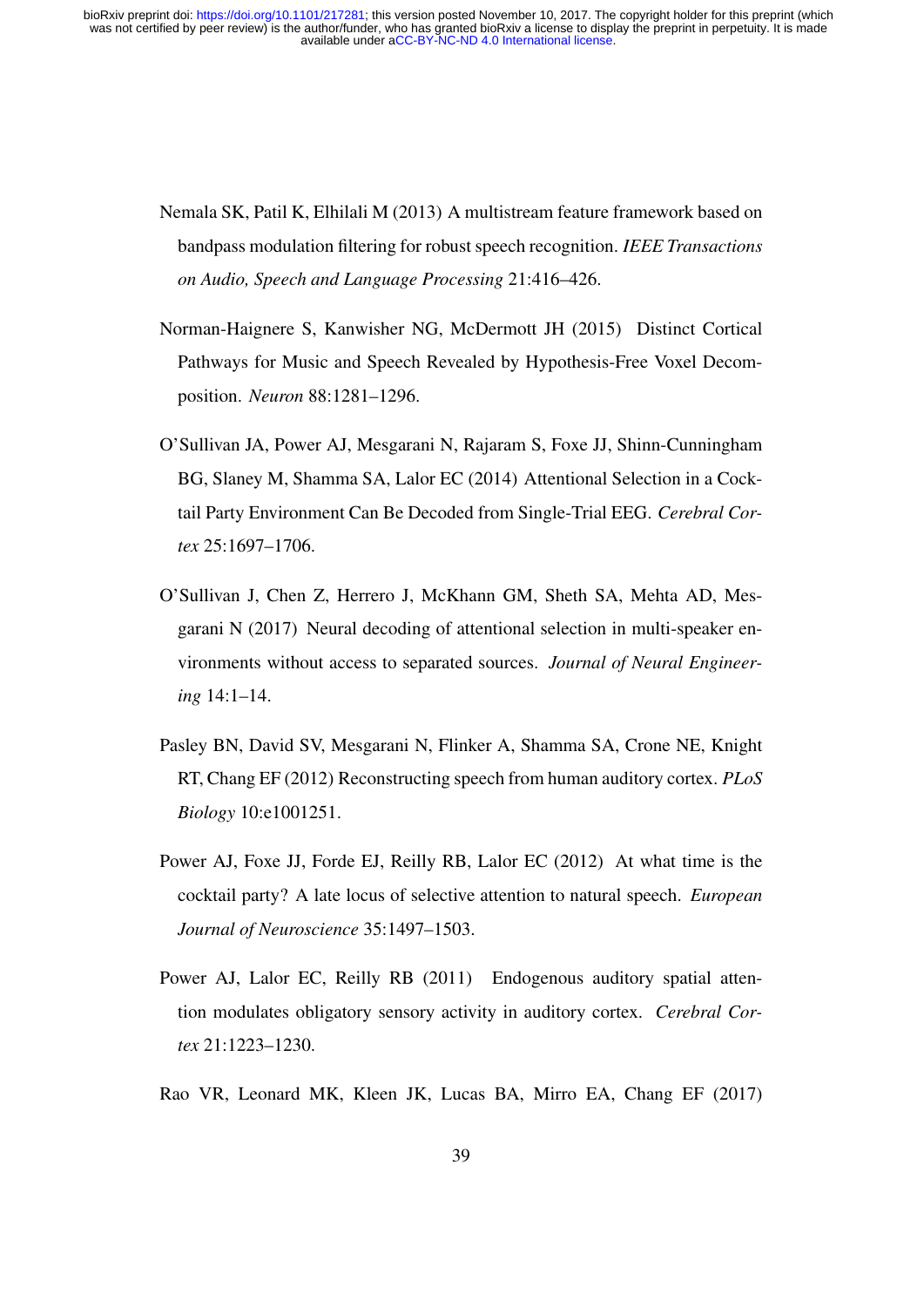> Chronic ambulatory electrocorticography from human speech cortex. *NeuroImage* 153:273–282.

- Singh NC, Theunissen FE (2003) Modulation spectra of natural sounds and ethological theories of auditory processing. *Journal of the Acoustical Society of America* 114:3394–3411.
- Sturm I, Dähne S, Blankertz B, Curio G (2015) Multi-variate EEG analysis as a novel tool to examine brain responses to naturalistic music stimuli. *PLoS ONE* 10:1–30.
- Sui J, Adalı T, Yu Q, Calhoun VD (2013) A Review of Multivariate Methods for Multimodal Fusion of Brain Imaging Data. *Journal of Neuroscience Methods* 204:68–81.
- Sukittanon S, Atlas LE, Pitton JW (2004) Modulation-Scale Analysis for Content Identification. *IEEE Transactions on Signal Processing* 52:3023–3035.
- Tang Q, Wang W, Livescu K (2017) Acoustic Feature Learning via Deep Variational Canonical Correlation Analysis. *ArXiv* p. 1708.04673v2.
- Tankus A, Fried I, Shoham S (2012) Structured neuronal encoding and decoding of human speech features. *Nature Communications* 3:1015.
- Tiitinen H, Miettinen I, Alku P, May PJC (2012) Transient and sustained cortical activity elicited by connected speech of varying intelligibility. *BMC Neuroscience* 13:157.
- Treder MS, Purwins H, Miklody D, Sturm I, Blankertz B (2014) Decoding auditory attention to instruments in polyphonic music using single-trial EEG classification. *Journal of Neural Engineering* 11:026009.